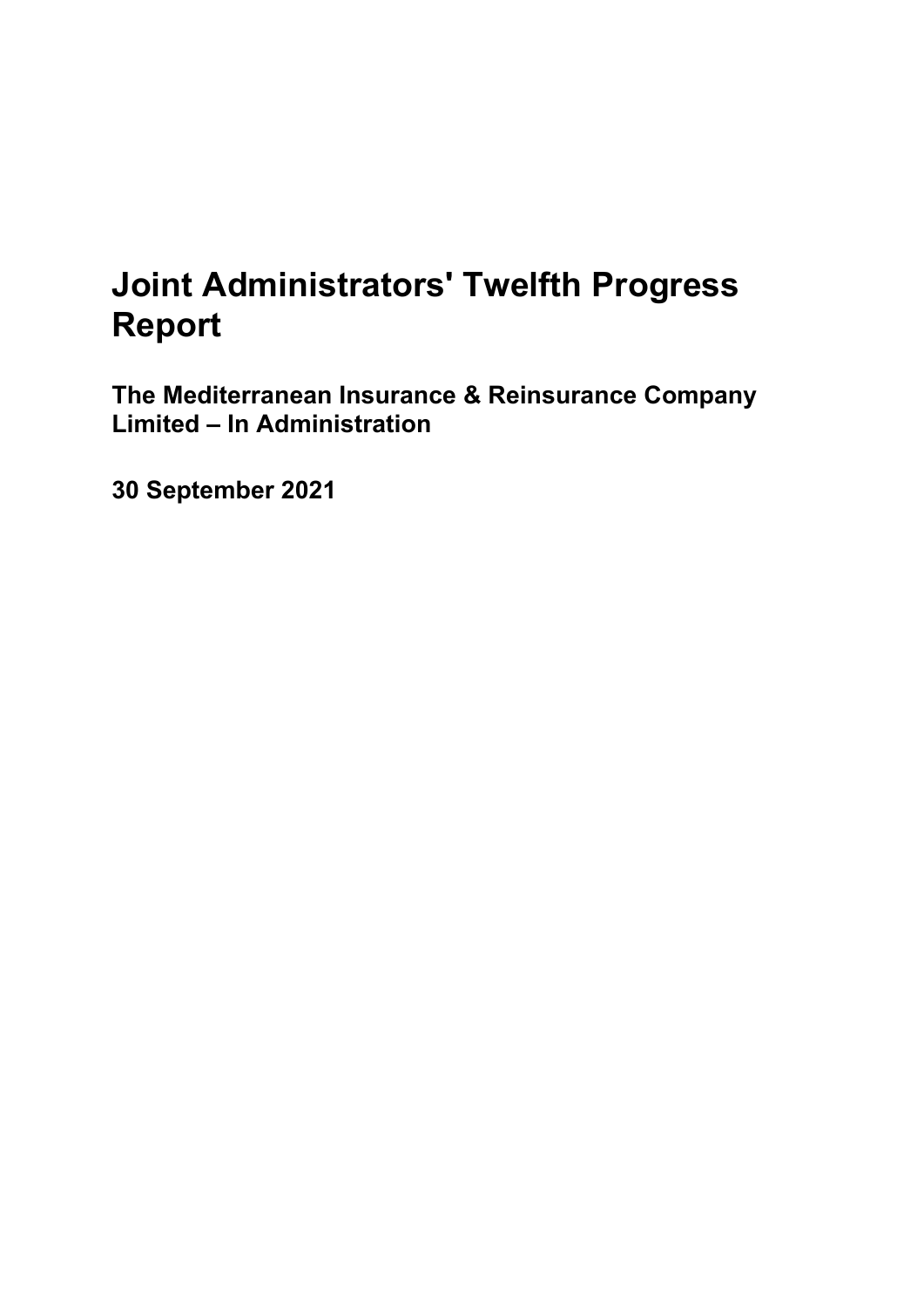# **CONTENTS**

- **1** Introduction
- **2** Progress of the Administration
- **3** Pre-Administration costs
- **4** Joint Administrators' Remuneration
- **5** Estimated Outcome for Creditors
- **6** Status of Reinsurance Contracts Incepting Prior to Administration
- **7** Limitation of Claims Against the Company
- **8** Extension of the Administration
- **9** Ending the Administration
- **10** Creditors' Rights
- **11** Next Report

# **APPENDICES**

- **A** Receipts and Payments Account from 17 March 2021 to 16 September 2021, including Cumulative Receipts and Payments Account for Period from 4 December 2015 to 16 September 2021
- **B** Time Analysis for the Period 17 March 2021 to 16 September 2021
- **C** Cumulative Time Analysis for the Period from 4 December 2015 to 16 September 2021
- **D** Additional Information in Relation to the Joint Administrators' Fees, Expenses & Disbursements
- **E** Narrative Guide to Activities Undertaken by the Joint Administrators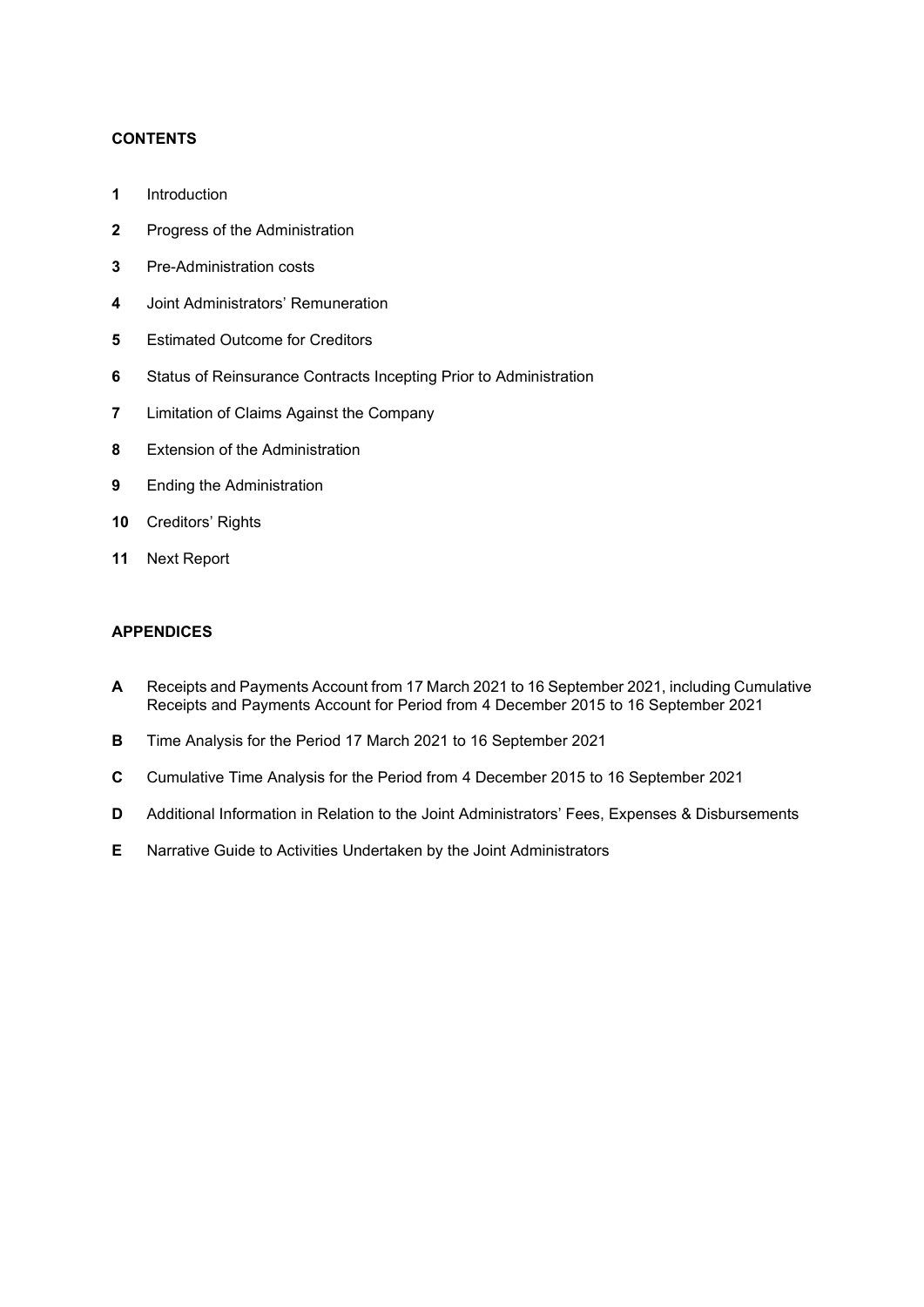

# **1 Introduction**

- 1.1 Mike Rollings and Steve Butt were appointed as Joint Administrators of the Company by order of the High Court on 4 December 2015. The Administration order was extended by the consent of the creditors, initially until 3 December 2017, and then further, by order of the court until 3 December 2019 and 3 December 2020. On 24 November 2020, the Administration order was further extended for a period of one year by the County Court at Central London Business and Property Work and, subject to any further extension, is now due to expire on 3 December 2021.
- 1.2 As mentioned in the previous progress report, the Administrators did not anticipate that it would have been necessary to apply to Court for a further extension of the Administration. The Administrators have formed the view that, given the progress that has been made in achieving the objective of the Administration, there are now more appropriate strategies available to the Administrators than further extending the Administration at this stage. Further information in relation to the conclusion of the Administration and potential exit routes can be found in sections 8 and 9 of this report.
- 1.3 The Administration is being handled by Rollings Butt LLP at 6 Snow Hill, London, EC1A 2AY. The Administration has been transferred back to the County Court at Central London, Business and Property Work, reference number 1817 of 2017, having previously twice been registered to the High Court of Justice, Business and Property Courts of England and Wales reference number 9278 of 2015.
- 1.4 Information about the way we will use and store personal data on insolvency appointments can be found at www.rollingsbutt.com/legal. If you are unable to access this, please contact us and a hard copy will be provided to you.
- 1.5 The trading address of the Company was 20 St Dunstans Hill, London, EC3R 8HL. The business traded under the name MedRe.
- 1.6 The registered office of the Company has been changed from c/o Charles Taylor Insurance Services Ltd, Lloyds Chambers, Portsoken Street, London, E1 8BT to 6 Snow Hill, London, EC1A 2AY and its registered number is 01395873.
- 1.7 The Joint Administrators are required to provide a progress report for each six-month period of the Administration from the date of their appointment. However, due to the initial extension of the Administration, the reporting cycle was amended and thus the previous reports cover the periods as detailed below:
	- The pre-appointment period "the Proposals", dated 22 January 2016
	- 4 December 2015 to 3 June 2016 "the First Progress Report", dated 30 June 2016
	- 4 June 2016 to 16 September 2016 "the Second Progress Report", dated 28 September 2016
	- 17 September 2016 to 16 March 2017 "the Third Progress Report", dated 10 April 2017
	- 17 March 2017 to 16 September 2017 "the Fourth Progress Report", dated 11 October 2017
	- 17 September 2017 to 16 March 2018 "the Fifth Progress Report", dated 12 April 2018
	- 17 March 2018 to 16 September 2018 "the Sixth Progress Report", dated 12 October 2018
	- 17 September 2018 to 16 March 2019 "the Seventh Progress Report", dated 12 April 2019
	- 17 March 2019 to 16 September 2019 "the Eighth Progress Report", dated 14 October 2019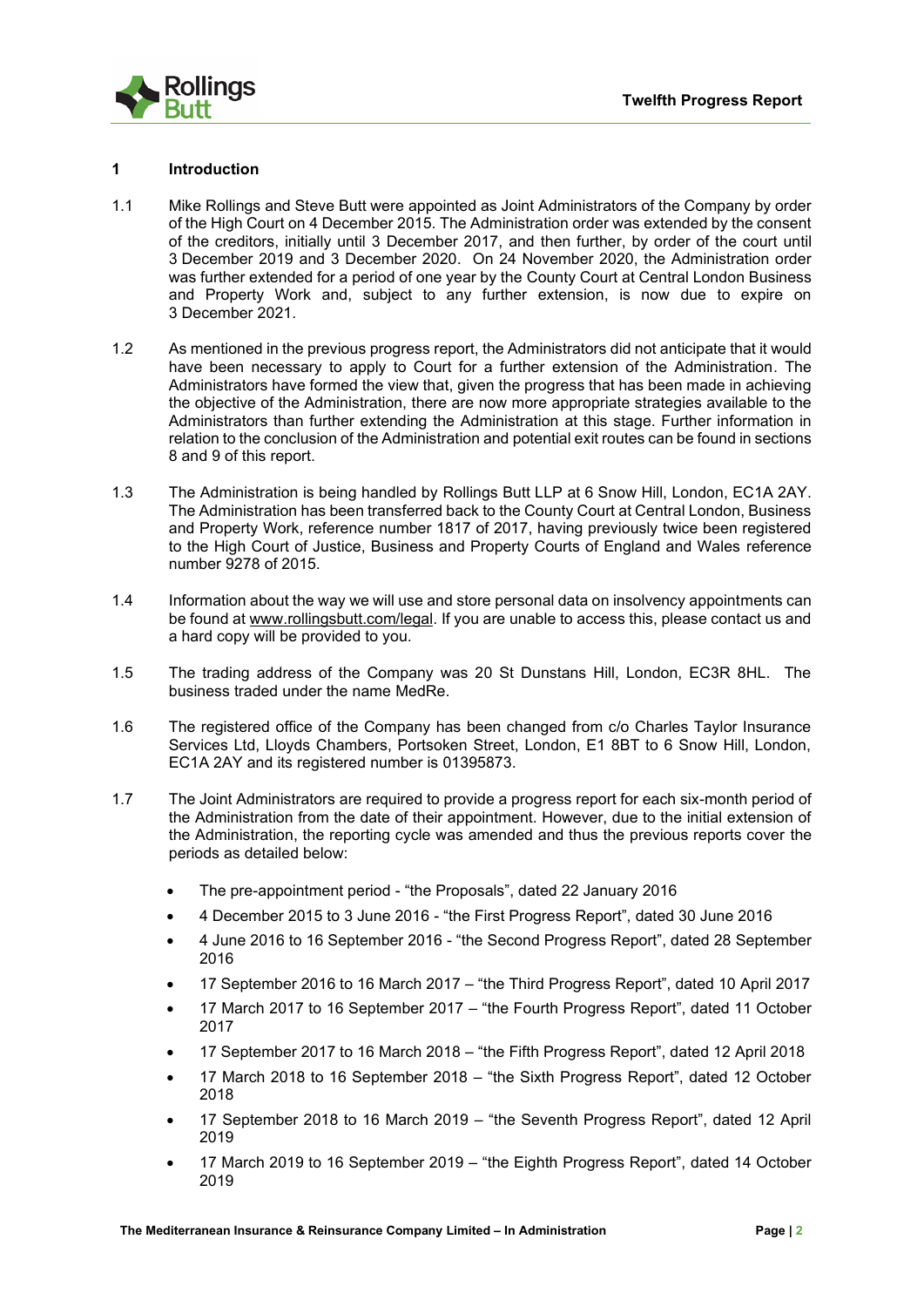

- 17 September 2019 to 16 March 2020 "the Ninth Progress Report", dated 14 April 2020
- 17 March 2020 to 16 September 2020 "the Tenth Progress Report" dated 14 October 2020
- 17 September 2020 to 16 March 2021 "the Eleventh Progress Report" dated 13 April 2021

This report covers the period from 17 March 2021 to 16 September 2021 ("the Period") and should be read in conjunction with the Joint Administrators' previous reports (collectively "the Previous Reports").

- 1.8 As previously advised, a creditors' committee ("the Committee") was formed following the initial meeting of creditors, and currently comprises:
	- Hannover Ruck SE
	- GIC of India
	- FAIR Reinsurance Pool
- 1.9 Creditors are reminded that the provisions of the Insolvency (England and Wales) Rules 2016 ("the Rules") allow a committee to comprise between 3 and 5 members. Should any creditor have an interest in being a member of the Committee please notify us using the contact details on the notification letter accompanying this report.

# **2 Progress of the Administration**

- 2.1 In addition to the pursuance of the statutory objective of the Administration (i.e. **to achieve a better result for the Company's creditors as a whole than would be likely if the Company were wound up, without first being in Administration**), the Joint Administrators have duties imposed by insolvency and other legislation, some of which may not provide any direct financial benefit to creditors.
- 2.2 This section of the report provides creditors with an update on the progress made in the Period from 17 March 2021 to 16 September 2021, both in terms of the achievement of the statutory objective and also work which is required of the Joint Administrators under other related legislation.
- 2.3 Attached at Appendix A is a Receipts and Payments Account which covers the Period and includes a cumulative Receipts and Payments Account for the period from 4 December 2015 to 16 September 2021.
- 2.4 As previously advised, a large proportion of the professional costs incurred relate to the investigation into the matters associated with the reasons for the Company's failure and the claim against the Company's former Finance Director ("the former FD"), details of which have been set out in previous Progress Reports.
- 2.5 Attached at Appendix B is a time analysis outlining the time spent by the Joint Administrators and their staff during the Period, together with a cumulative time analysis covering the period since the appointment at Appendix C.
- 2.6 Further information about the basis of remuneration agreed in this case and the Joint Administrators' fee estimates previously provided can be found in section 3 of this report, together with any relevant information about further fee estimates provided to, and remuneration approved by, the Committee.

# *Administration & Planning (including statutory compliance & reporting)*

2.7 As noted above, the Joint Administrators must undertake some work which may not bring any financial benefit to creditors generally but ensures that certain statutory compliance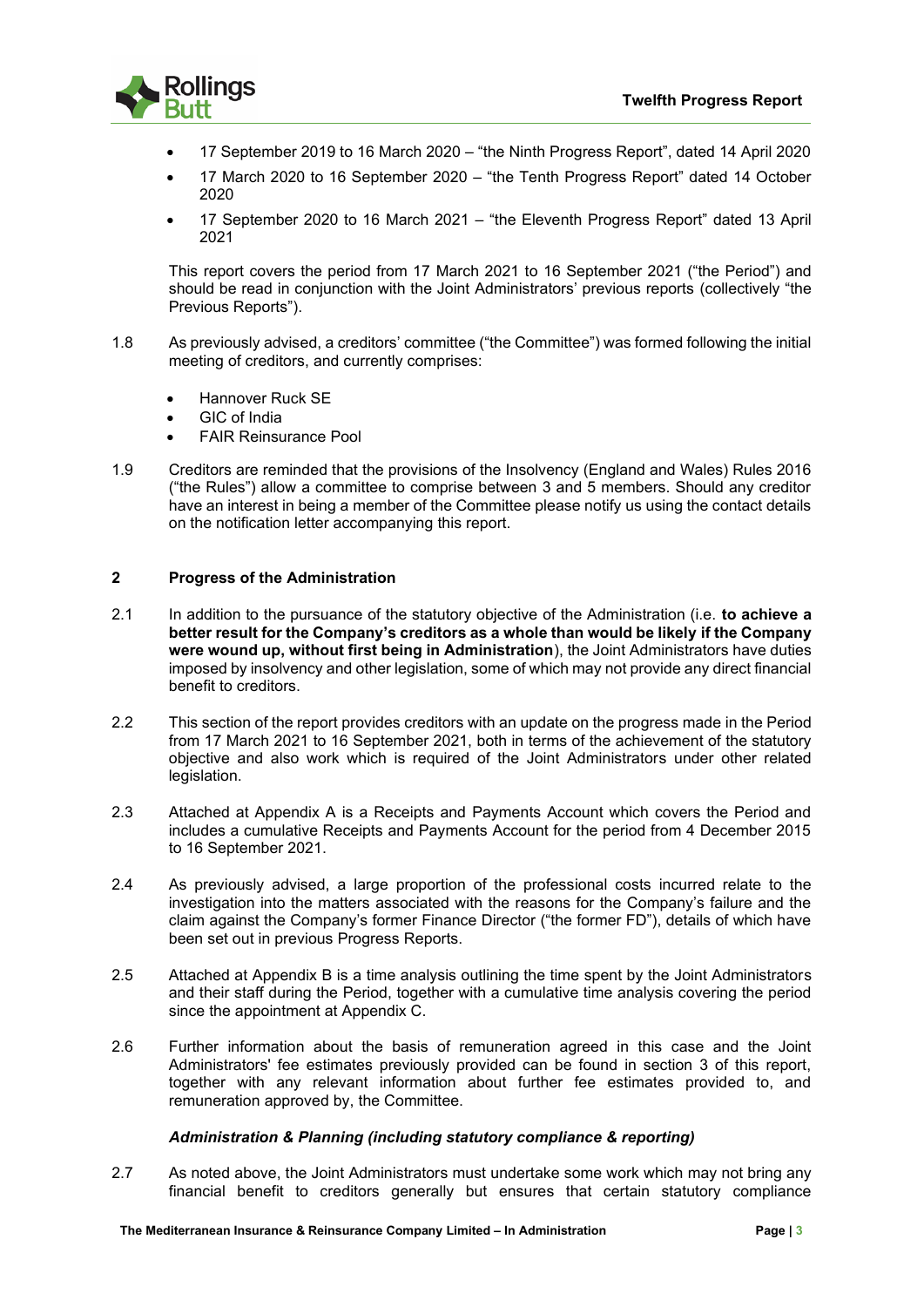

requirements in accordance with the Insolvency Act 1986 and other related legislation are met. Details about the work that we anticipated would need to be done in this area was outlined in our initial fees estimate/information set out in the Proposals and this has been amended in subsequent fee estimates provided to the Committee.

- 2.8 During the period covered by this progress report, the Committee were provided with an updated fee estimate for the period 4 June 2021 to 3 December 2021 ("the Fee Estimate"), which incorporated the estimated costs of this work. Any significant variances from this estimate will, as has been the case for all other fee estimates, be reported to the Committee accordingly in their capacity as the body that approves the basis of the Joint Administrators' remuneration.
- 2.9 Time costs to 16 September 2021 are within the Fee Estimate provided to the Committee. In the event that there is any variance to the Fee Estimate, this will be reported to and discussed with the Committee at the appropriate time. As previously reported, the quantum of the Joint Administrators' remuneration and all payments to the Joint Administrators in this regard, remains subject to the specific approval of the Committee.

# *Case specific matters*

# *Case Specific*

- 2.10 Case specific refers to time incurred in dealing with matters specific to this Administration which are outside the scope of the other standard activity codes referred to elsewhere in this report.
- 2.11 The work undertaken here largely consisted of liaising with the Prudential Regulation Authority ("PRA") and the Financial Conduct Authority ("FCA") (together "the Regulators").
- 2.12 As advised in the Tenth Progress Report, the Administrators' application to cancel the Company's Part 4a Permissions was approved by the PRA and therefore no further time is anticipated in this regard.

# *3rd Party Litigation*

- 2.13 As previously advised, a detailed account of progress on any potential claims, including those where realisations have been made, and the funding of such claims, has been provided to the Committee on an ongoing basis.
- 2.14 During the Period there have been no further realisations in this regard and time incurred in relation to 3rd Party Litigation has related to correspondence pertaining to previous realisations.

# *Creditors*

- 2.15 As previously reported, with the assistance of Charles Taylor Services Limited ("CTS"), the Administrators reviewed and adjudicated the proof of debt and statement of claim forms submitted by the creditors.
- 2.16 As reported in the Eleventh Progress Report, the Joint Administrators declared and paid the first, interim dividend to non-preferential unsecured creditors of the Company in February 2021. In the Period, several creditors have contacted the Administrators to advise that they have had issues banking their cheques, predominantly due to in country issues accepting cheques drawn on a GBP bank account or cheques no longer being accepted by banks in their jurisdiction. Following issuing this report, the Administrators will write to creditors with details of how to securely submit bank details to enable future (and any unclaimed) dividends to be paid by electronic bank transfer.
- 2.17 The Joint Administrators will shortly declare and pay a second, interim dividend to creditors Please refer to the *Outcome for Creditors* section of this report for further details in relation to future dividend prospects. Creditors will be notified regarding the timing of this distribution, but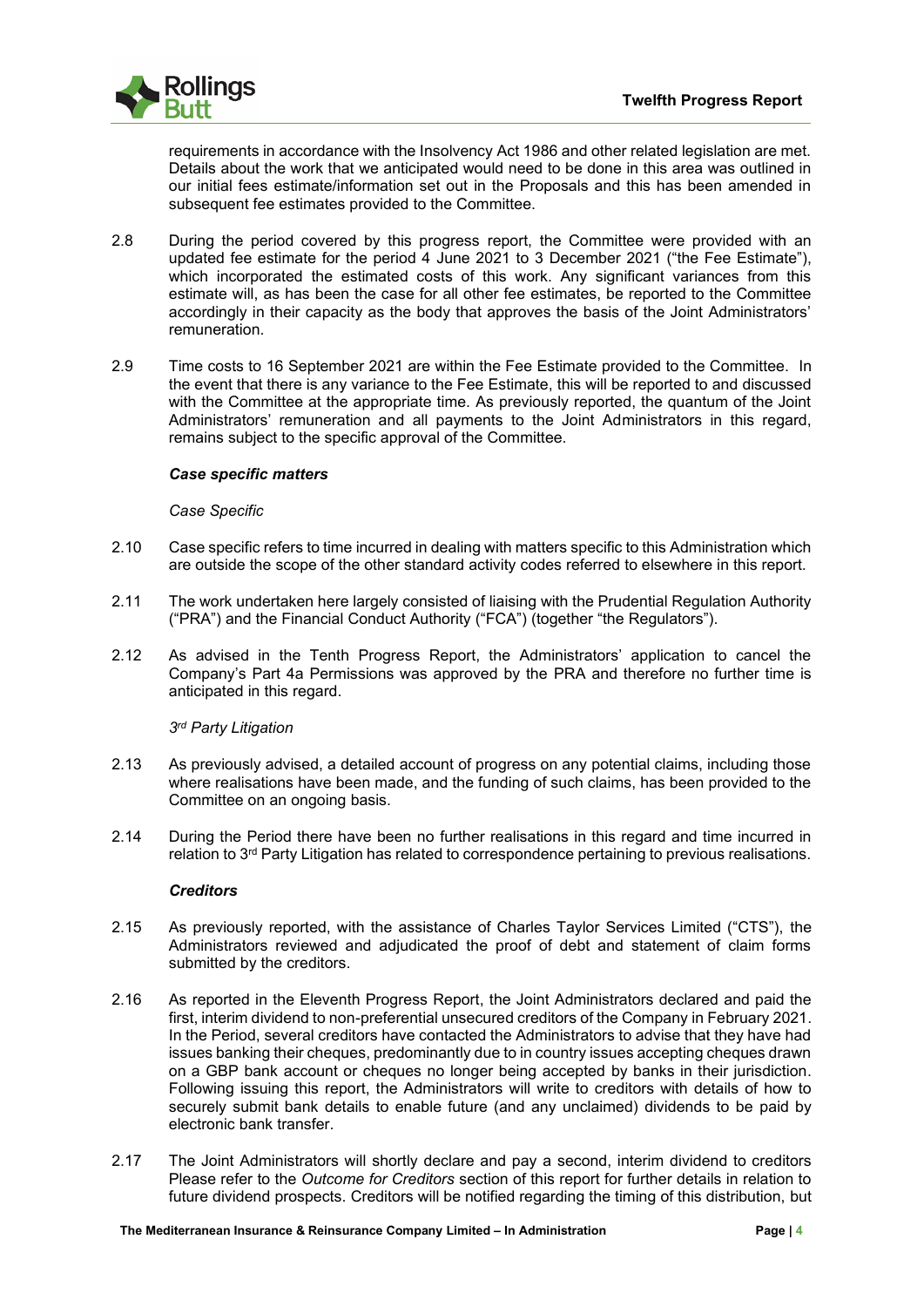

in any event, it is currently anticipated that it will be made prior to the date on which the Administration order is currently due to expire.

2.18 As previously advised, work in relation to creditors' claims may not bring any financial benefit to creditors generally, save for ongoing reconciliation of creditor/debtor positions with reinsurance counterparties that result in the identification and recovery of amounts due to the Company, and the release of reserves to the Company. However, the Joint Administrators have been required by statute to undertake this work and it would not be possible to distribute funds to creditors in due course without it.

# *The Committee*

- 2.19 The purpose of the Committee is to assist the Joint Administrators in the discharge of their functions and to determine the Joint Administrators' remuneration. The Committee are also tasked with representing the interests of the creditor body as a whole.
- 2.20 In addition to its statutory functions, the Committee also serves to assist the Joint Administrators generally and act as a sounding board for them to obtain views on matters pertaining to the Administration. In this instance the Committee have been appraised of the investigations into the reasons for the failure of the Company, identification of any claims arising from or connected with the outcome of this work and steps necessary to pursue claims and litigation arising from this.
- 2.21 As advised previously, the costs incurred in dealing with Committee matters is significantly higher than could have been anticipated at the outset of the Administration. The principal reason for this is the frequency and detailed nature of our reporting to the Committee (and providing the information requested). This is a consequence of the complications of the run-off work, the detailed investigations into the reasons for the Company's failure, and associated issues, and the complexity of creditors' claims, which necessitated an application to Court for a distribution mechanism and bar date order.
- 2.22 As previously advised, one of the roles of the Committee is to agree or otherwise resolutions in relation to pre-Administration costs necessarily incurred in getting the Company into Administration and the Administrators' remuneration.
- 2.23 The Committee's input and assistance continues to be of paramount importance, particularly in assisting the Joint Administrators in discharging their functions and to pass resolutions relevant to the ongoing conduct of the Administration. As previously advised, the Joint Administrators ask that creditors who have an interest in being a member of the Committee should please notify us using the contact details on the notification letter accompanying this report.

# *Investigations*

- 2.24 As disclosed in the First Progress Report, some of the work the Joint Administrators are required to undertake is to comply with legislation such as the Company Directors' Disqualification Act 1986 ("the CDDA 1986") and Statement of Insolvency Practice 2 – Investigations by Office Holders in Administration and Insolvent Liquidations. This may not necessarily bring any financial benefit to creditors, unless these investigations reveal potential asset recoveries that the Joint Administrators can pursue for the benefit of creditors.
- 2.25 Since the Eleventh Progress Report, the Joint Administrators have not been made aware of any further assets belonging to the former FD which could be realised in respect of the claims and continue to expect that no further realisations will be made.
- 2.26 As disclosed elsewhere in this report, the Joint Administrators do not anticipate making any further realisations in respect pf any claims against other parties arising from, or connected with, the unsupported debtors and the actions of the former FD.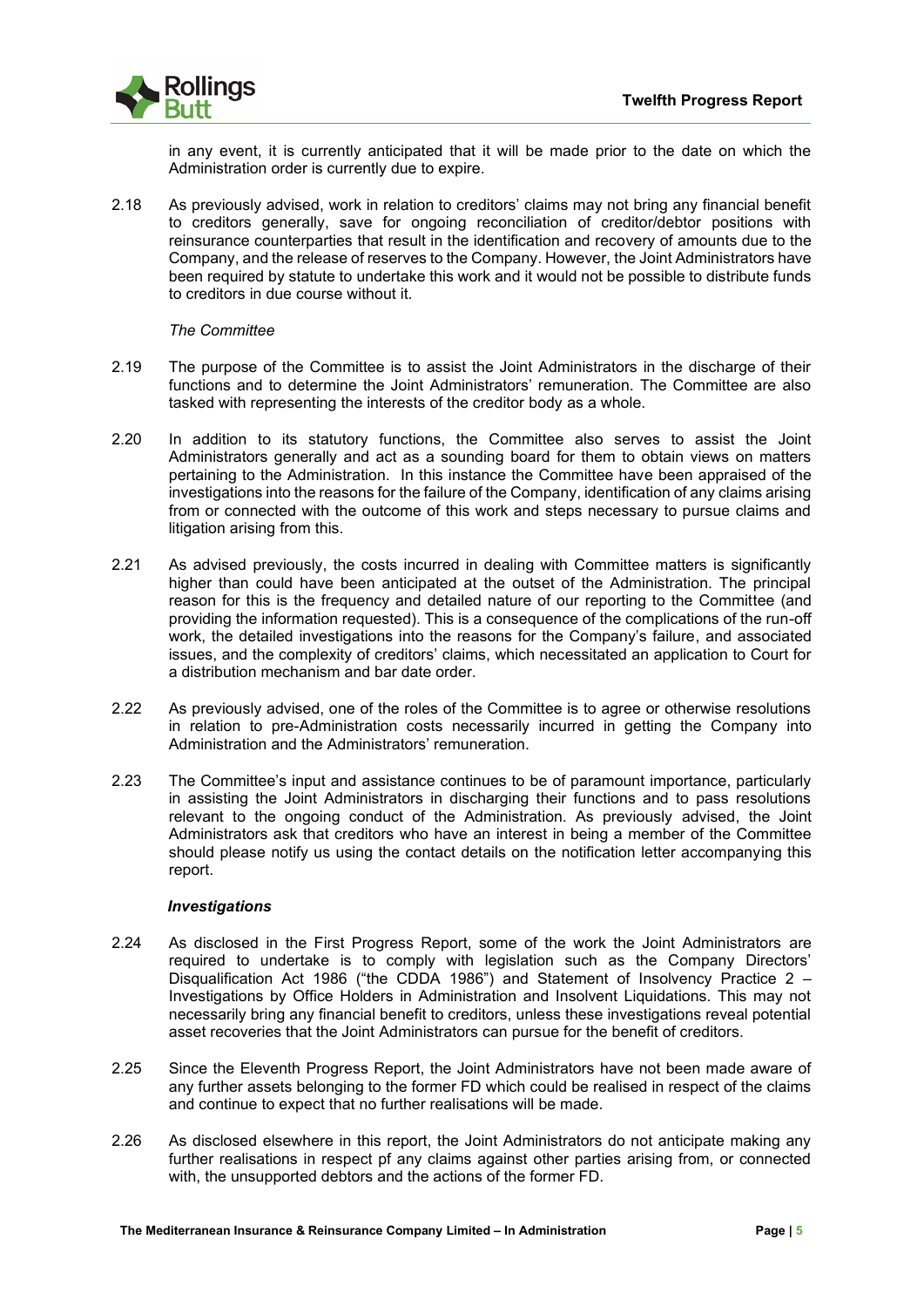

# *Realisations of Assets*

*Cash at Bank and Bank Interest*

- 2.27 As previously reported, the Joint Administrators do not anticipate any further realisations from cash at bank.
- 2.28 As disclosed in previous Progress Reports, a proportion of the Company's funds have previously been placed in interest bearing accounts for the benefit of the creditors throughout the duration of the Administration. The Joint Administrators assess the ongoing viability of placing funds into interest bearing accounts, and due to the low interest rates being offered, the cost of administering the movement of funds and the current level of funds available to invest, the funds are currently held in a non-interest bearing current account. The Joint Administrators will continue to monitor this position if interest rates increase.

#### *Litigation Proceeds*

2.29 The Joint Administrators do not consider that there will be any further realisations in respect of claims against other parties arising from, or connected with, the unsupported debtors and the actions of the former FD. Please refer to Previous Reports in relation to historic realisations in this regard.

#### *Debtor collections*

- 2.30 As set out in the attached Receipts and Payments account, since the Previous Report, the Administrators have partially reimbursed a debtor following a reconciliation of the amount due from them to MedRe as they inadvertently overpaid their debt.
- 2.31 As previously reported, CTS had historically been reconciling and, in conjunction with the Administrators, seeking to collect the balances owed by a number of the Company's largest debtors.
- 2.32 In certain circumstances, it has been necessary to instruct specialist collection agents ("the Agents") to assist the Administrators pursue these outstanding debts. As referred to in previous reports, the Agents have been instructed to act on a "no collection, no fee" basis. In the Reporting Period, there have been no further realisations from the Company's debtors, however, negotiations have progressed to the extent that confirmation of an interim payment from a debtor of c.£66k being processed and is in the process of payment through the banking system in the debtor's jurisdiction.
- 2.33 There remains a significant amount of unreconciled debtor balances which are owed to the Company from reinsurance counterparties based in different jurisdictions. The Administrators have been attempting to reconcile these balances, with discrepancies identified.
- 2.34 In some instances, inwards accounts have not been received for a number of years, and correspondence from these debtors since the start of the Administration has been limited, resulting in amounts owed that are unquantifiable. In other instances, inwards accounts are still being prepared and therefore the level of the debt continues to change.
- 2.35 Creditors will recall from the court ordered Bar Date for creditors to submit claims (referred to in Previous Reports) that one of the effects of the Bar Date is that MedRe no longer needs to produce accounts and notify counterparties of losses, meaning that claims submitted before the Bar Date were final. However, it should be noted that this provision in the Bar Date Order does not apply to debtors. This results in there being no simple methodology of calculating a provision for incurred but not reported (IBNR) losses with respect to debtor balances, and it is not financially viable to instruct actuaries to formally calculate IBNR losses.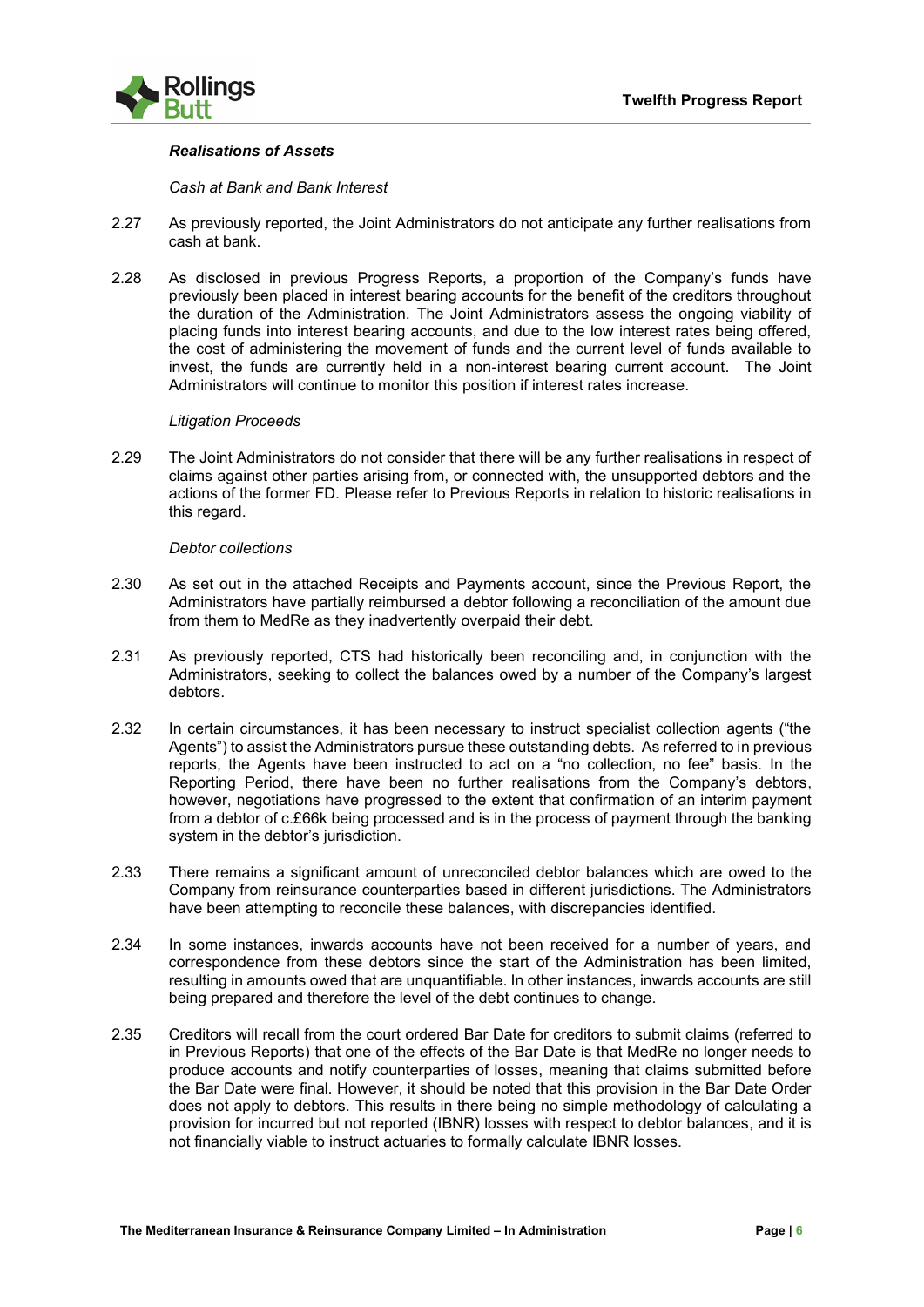

- 2.36 In the case of certain other debtors, a settlement agreement has been entered into as an alternative to a formal commutation, which has had the effect of bringing the debtor position to a full and final settlement.
- 2.37 Creditors should note that dealing with the outstanding debtors has taken longer than had initially been anticipated, which is largely a consequence of the jurisdictions of some of the debtors, the nature of the underlying insurance agreements, and the consequences as a result of the COVID 19 pandemic. As the value of some of these debts is collectively significant (c£330k if agreed in full), it has been (and remains) necessary to actively pursue the reconciliation and recovery of these balances.
- 2.38 The Administrators will continue to consider the value of pursuing these debts given the likelihood of financial benefit to the estate and return to the general body of creditors.
- 2.39 The Administrators provide a more detailed account of progress made with respect to specific debtor collections to the Committee on an ongoing basis.
- 2.40 It should be noted that the work undertaken by the Joint Administrators and their staff, CTS and the Agents, with regard to debtor collections has brought (and is likely to bring) further financial benefit to creditors.

*Value Added Tax ("VAT")*

2.41 The Joint Administrators continue to account for VAT in regard to expenses incurred in the Administration and reclaim VAT on those expenses.

# *Shareholders*

- 2.42 The Joint Administrators, where necessary, will continue to liaise with the Shareholders in relation to the Company's affairs. In the Period covered by this report, a minimal amount of time has been spent liaising with the Shareholders.
- 2.43 Whilst the time incurred in this may not have a direct financial benefit for the estate, such information has assisted us (and previously CTS) in the recovery of debtors and our investigations into claims available to the Company in relation to the unsupported debtors and the actions of the former FD.

# *Trading*

- 2.44 As previously advised, the Joint Administrators extended the original agreement with CTS as the Administration run-off agents until October 2018. Since that time, there have been a number of additional agreements entered into, the most recent of which expired on 21 December 2019.
- 2.45 As also mentioned in previous reports, it was a requirement of the Regulators that agreement of insurance/reinsurance claims be undertaken by a regulated entity, such as CTS. Therefore, since all creditors' claims have now been adjudicated following the Bar Date, and there has been progress with respect to debtor collections, it was not considered necessary for the agreement to be extended further.
- 2.46 Whilst the time incurred by the Administrators in dealing with CTS prior to the expiry of their agreement may not have a direct financial benefit for the estate, the work undertaken by CTS has been a pivotal part of the process of assessing and agreeing creditors' claims and, ultimately, the distribution process.

# **3 Pre-Administration Costs**

3.1 As referred to in previous reports, all pre-Administration costs have been paid.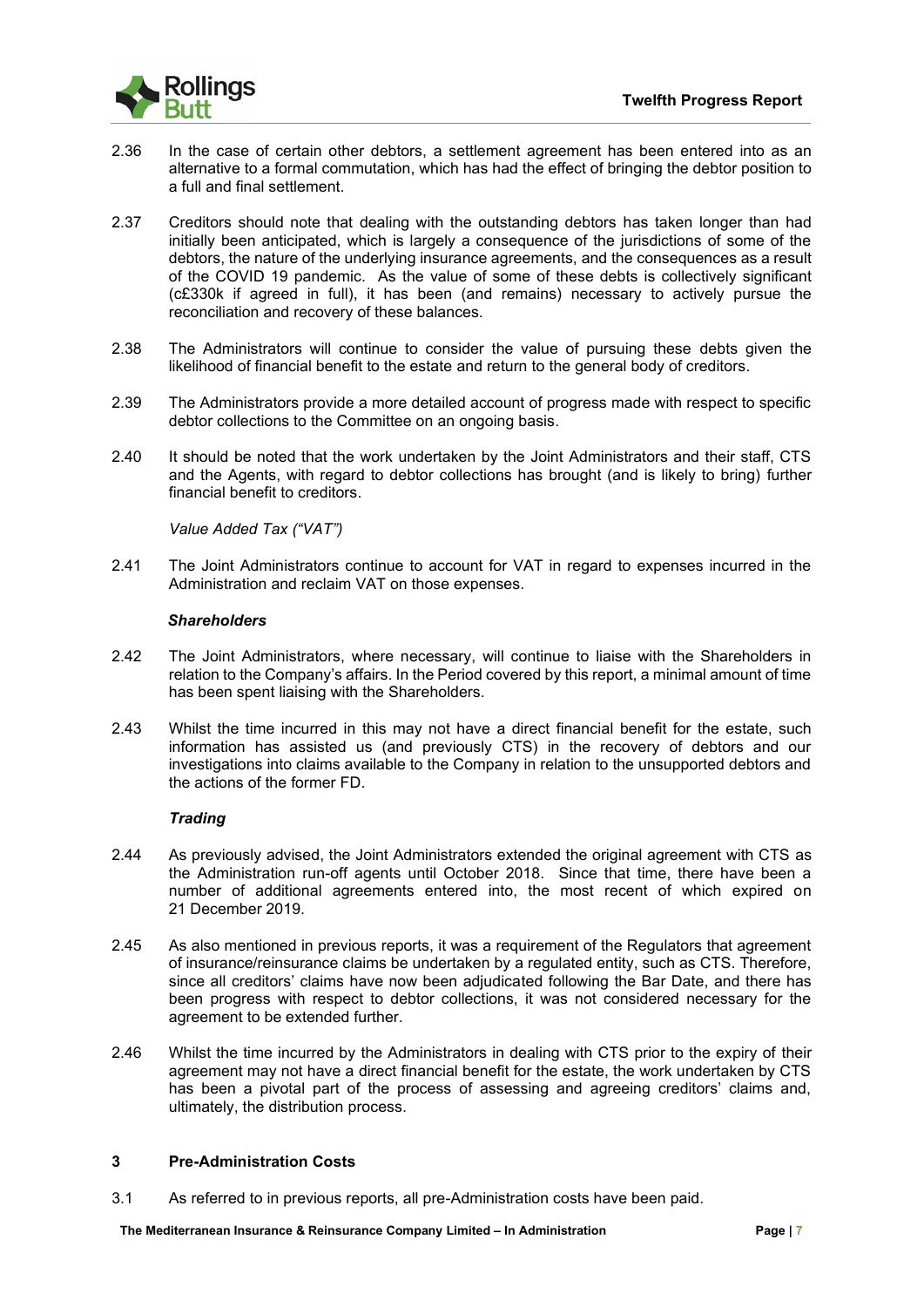

# **4 Joint Administrators' Remuneration**

- 4.1 As advised in the First Progress Report, upon their appointment it became the responsibility of the Committee to agree the basis and quantum of the Joint Administrators' remuneration.
- 4.2 Subsequently the Committee resolved that the basis of the Joint Administrators' remuneration should be fixed by reference to time properly spent in attending to matters arising in the Administration. In addition, it was agreed that the Joint Administrators would defer payment of 20% of the value of the time incurred by them on a monthly basis, with the balance of this deferment to be considered with the Committee at a later point in time. It should be noted that it has been agreed with the Committee that the Administrators will not seek to recover the deferred balance incurred.
- 4.3 The Joint Administrators have provided the Committee with fee estimates and details of the work they proposed to undertake for each 6 month period of the Administration to date. For the 6 month periods that have now expired, the Committee have also been provided with a comparative analysis of the actual time costs incurred and an explanation of any significant variations from the initial estimates, a summary of which is provided below:

| <b>Period</b>                  | Fee estimate<br>(E) | <b>Actual time</b><br>costs incurred<br>(E) | Time costs net<br>of 20% agreed<br>deferral $(E)$ |
|--------------------------------|---------------------|---------------------------------------------|---------------------------------------------------|
| 4 December 2015 to 3 June 2016 | 249,865.00          | 249,222.00                                  | 199,377.60                                        |
| 4 June 2016 to 3 December 2016 | 134,705.00          | 155,683.00                                  | 124,546.40                                        |
| 4 December 2016 to 3 June 2017 | 132,006.00          | 158,339.00                                  | 126,671.20                                        |
| 4 June 2017 to 3 December 2017 | 134,514.00          | 174,502.50                                  | 139,602.00                                        |
| 4 December 2017 to 3 June 2018 | 156,512.50          | 164,849.50                                  | 131,879.60                                        |
| 4 June 2018 to 3 December 2018 | 146,432.50          | 164,499.50                                  | 131,599.60                                        |
| 4 December 2018 to 3 June 2019 | 116,697.50          | 125,905.50                                  | 100,724.40                                        |
| 4 June 2019 to 3 December 2019 | 142,132.50          | 163,386.00                                  | 130,708.80                                        |
| 4 December 2019 to 3 June 2020 | 129,870.00          | 112,391.50                                  | 89,913.20                                         |
| 4 June 2020 to 3 December 2020 | 113,185.00          | 83.442.50                                   | 66,754.00                                         |
| 4 December 2020 to 3 June 2021 | 82,072.50           | 91,101.50                                   | 72,881.20                                         |
| <b>Total</b>                   | 1,537,992.50        | 1,643,322.50                                | 1,314,658.00                                      |

*\*All figures shown exclusive of VAT*

- 4.4 The actual time costs shown in the table above are the gross value of time incurred at our standard charge out rates and include the 20% deferral referred to in section 4.2 above.
- 4.5 As referred to earlier in this report, the Committee have also been provided with a fee estimate for the period 4 June 2021 to 3 December 2021.
- 4.6 The Joint Administrators' time costs for the period 17 March 2021 to 16 September 2021 are £112,727.50. This represents 309.80 hours at an average rate of £363.87 per hour. Attached at Appendix B is a Time Analysis which provides details of the activity costs incurred by staff grade during the Period in respect of the costs fixed by reference to time properly spent in managing the Administration.
- 4.7 Since the Eleventh Progress Report was issued to creditors, find on the next page a schedule of costs that have been submitted to and approved by the Committee: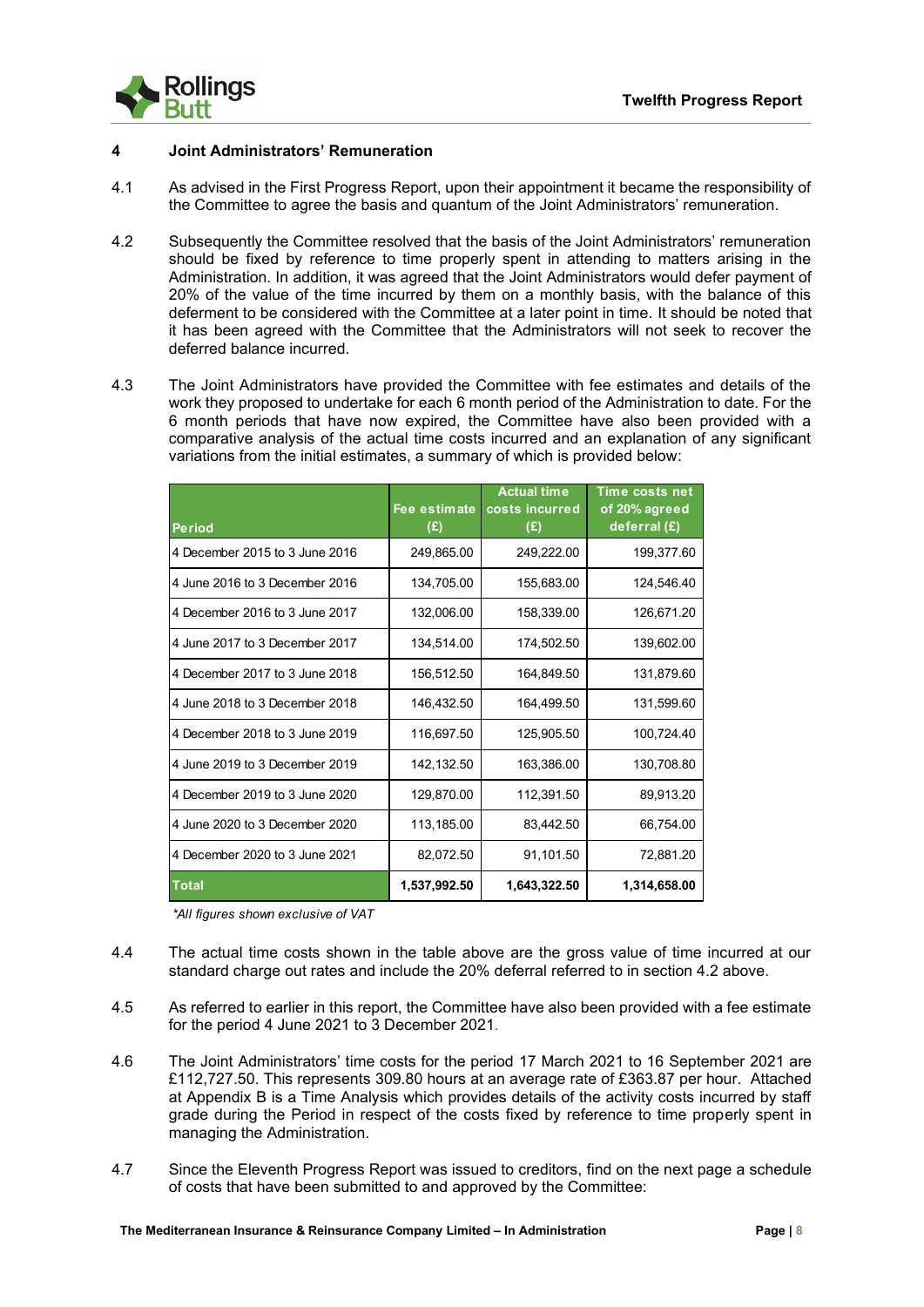

| <b>Period</b>                       | <b>Value of time</b><br>incurred<br>(£) | Value of time<br>@ 80%<br>(£) | 20% Deferred<br>remuneration<br>(£) |
|-------------------------------------|-----------------------------------------|-------------------------------|-------------------------------------|
| 1 December 2020 to 31 December 2020 | 18,630.50                               | 14,904.40                     | 3,726.10                            |
| 1 January 2021 to 31 January 2021   | 10,372.00                               | 8,297.60                      | 2,074.40                            |
| 1 February 2021 to 28 February 2021 | 19,775.00                               | 15,820.00                     | 3,955.00                            |
| 1 March 2021 to 31 March 2021       | 8,361.00                                | 6,688.80                      | 1,672.20                            |
| 1 April 2021 to 30 April 2021       | 21,710.50                               | 17,368.40                     | 4,342.10                            |
| 1 May 2021 to 31 May 2021           | 18,095.00                               | 14,476.00                     | 3,619.00                            |
| 1 June 2021 to 30 June 2021         | 9,725.50                                | 7,780.40                      | 1,945.10                            |
| <b>Total</b>                        | 106,669.50                              | 85,335.60                     | 21,333.90                           |

\*All figures show n exclusive of VAT

- 4.8 Also attached at Appendix C is a cumulative Time Analysis for the period from 4 December 2015 to 16 September 2021 which provides details of the Joint Administrators' time costs since appointment. The cumulative time costs incurred to date are £1,713,096.50 and this represents 5,209.7 hours at an average rate of £328.83 per hour.
- 4.9 A copy of 'A Creditors' Guide to Administrators' Fees' is available on request or can be downloaded from: [https://www.r3.org.uk/technical-library/england-wales/technical-guidance/](https://www.r3.org.uk/technical-library/england-wales/technical-guidance/%20fees/more/28888/page/1/version-1-issued-april-2010/)  [fees/more/28888/page/1/version-1-issued-april-2010/](https://www.r3.org.uk/technical-library/england-wales/technical-guidance/%20fees/more/28888/page/1/version-1-issued-april-2010/)
- 4.10 Attached at Appendix D is additional information in relation to the Joint Administrators' fees and a full breakdown of the expenses and disbursements paid within the period, including where relevant, information on the use of subcontractors and professional advisers. Attached at Appendix E is a narrative guide of the activities the Joint Administrators and their staff have undertaken in pursuit of the Administration objectives.

# **5 Estimated Outcome for Creditors**

# *Preferential Creditors*

5.1 The Company had no remaining employees at the date of our appointment, nor is there believed to be any outstanding employee liabilities. As such, it is understood that the Company has no preferential creditors.

# *Unsecured Creditors*

5.2 Please find below a schedule of the number of creditors' claims that have been agreed following the Bar Date Order (referred to in Previous Reports) together with their value.

| <b>Creditor</b>          | <b>Number</b> | <b>Claim Value</b> | <b>Accepted Value</b> |
|--------------------------|---------------|--------------------|-----------------------|
|                          |               | (£)                |                       |
| Individual Claimants     | 68I           | 3,496,240.34       | 1.964.060.74          |
| Claimants through Broker | 123           | 1.284.145.46       | 827.059.56            |
| Total                    | 191 <b>I</b>  | 4,780,385.80       | 2,791,120.30          |

- 5.3 Creditors will recall that at the outset of the Administration, the statement of affairs showed there were approximately 224 creditors with an estimated total value of c£2.88m.
- 5.4 On 12 February 2021, the Administrators declared and paid the first, interim dividend to nonpreferential unsecured creditors with claims that had been agreed following the Bar Date Order. This dividend totalled £976,892.11 and represents 35 pence in the  $E$ . To date, cheques totalling £791,251.91 have been banked, therefore there are further unrepresented cheques totalling £185,640.20 by 29 of creditors.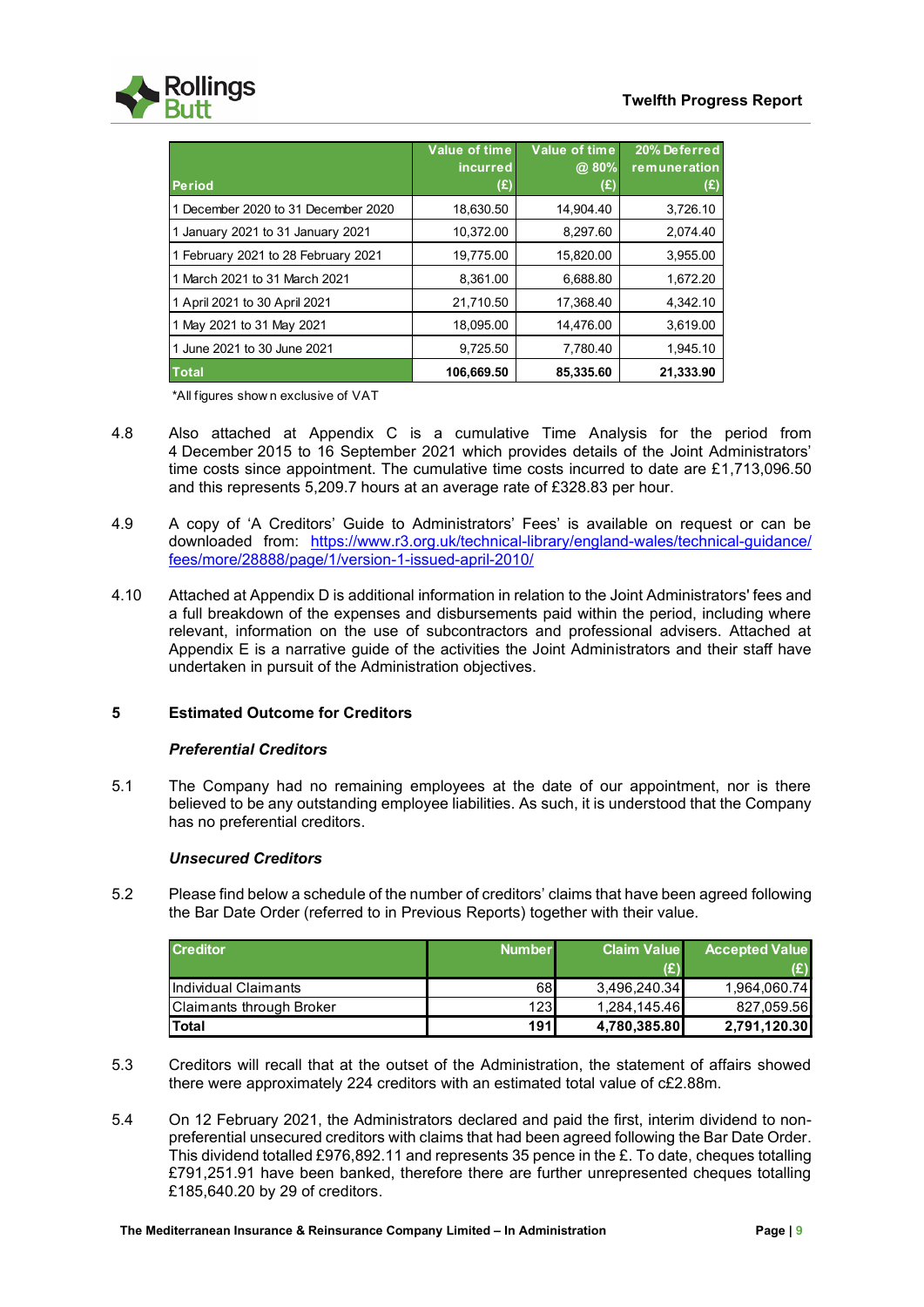

- 5.5 As referred to in section 2.17, the Administrators will shortly be in a position to declare and pay a further dividend in the Administration to non-preferential unsecured creditors of the Company, which will be paid prior to the current date of expiry of the Administration (i.e. 3 December 2021).
- 5.6 At section 9 of this report further details are provided in relation to the potential exit strategies from the Administration, and it should be noted that the Administrators intend to seek approval from the creditors to amend the Proposals ("the *Revised Proposals*") in order to place the Company into creditors' voluntary liquidation. One of the reasons for this is so that the Administrators can pursue balances from debtors whilst not incurring the additional costs of the administration remaining open including, but not limited to, the additional reporting requirements.

# **6 Status of Reinsurance Contracts Incepting Prior to Administration**

- 6.1 As referred to in our previous Progress Reports, during the course of their run-off work CTS identified reinsurance agreements with a number of parties which were ongoing prior to the date that run-off commenced.
- 6.2 As previously reported, since these agreements either: expired; were terminated by agreement of both parties; or effectively treated as terminated by the parties' conduct, these risks could not be validly ceded and any accounts submitted by parties attempting to cede such risks will be reminded of this position.

# **7 Limitation of Claims against the Company**

- 7.1 Previous progress reports have set out the basis of the Joint Administrators' and the Company's position on limitation of claims against the Company.
- 7.2 Given that the claims of creditors have now been adjudicated in accordance with the Bar Date Order (as referred to in Previous Reports), it is not anticipated that issues in relation to limitation will have any further impact on creditors' claims.

# **8 Extension of the Administration**

- 8.1 The Administration was extended by consent of the Court on 28 November 2017 and was due to expire on 3 December 2019. However, owing principally to the timetable arising out of the Bar Date Order and the potential for further recoveries, the Administrators made an application to the Court to extend the Administration for a period of one year, i.e. to 3 December 2020, which was granted by the Court on 5 November 2019.
- 8.2 As explained in the Tenth Report, as a consequence of the issues experienced in realising assets of the Company and the delay in declaring the first dividend arising from issues connected to the COVID-19 pandemic, it was necessary to make an application to Court to extend the Administration for a further year. The Court duly granted the extension, and the Administration is now due to expire on 3 December 2021.
- 8.3 Having consulted the Committee, the Joint Administrators consider it would be beneficial to creditors to now place the Company into liquidation rather than extend the Administration for a further year as the costs associated with the Administration remaining open whilst debtor collections are progressed could outweigh the anticipated realisations from debtors (depending on when funds are received).
- 8.4 Please refer to section 9 and the *Revised Proposals* (which are sent to creditors with this report but do not form part of it) for further details on the relevant exit routes available to the Administrators.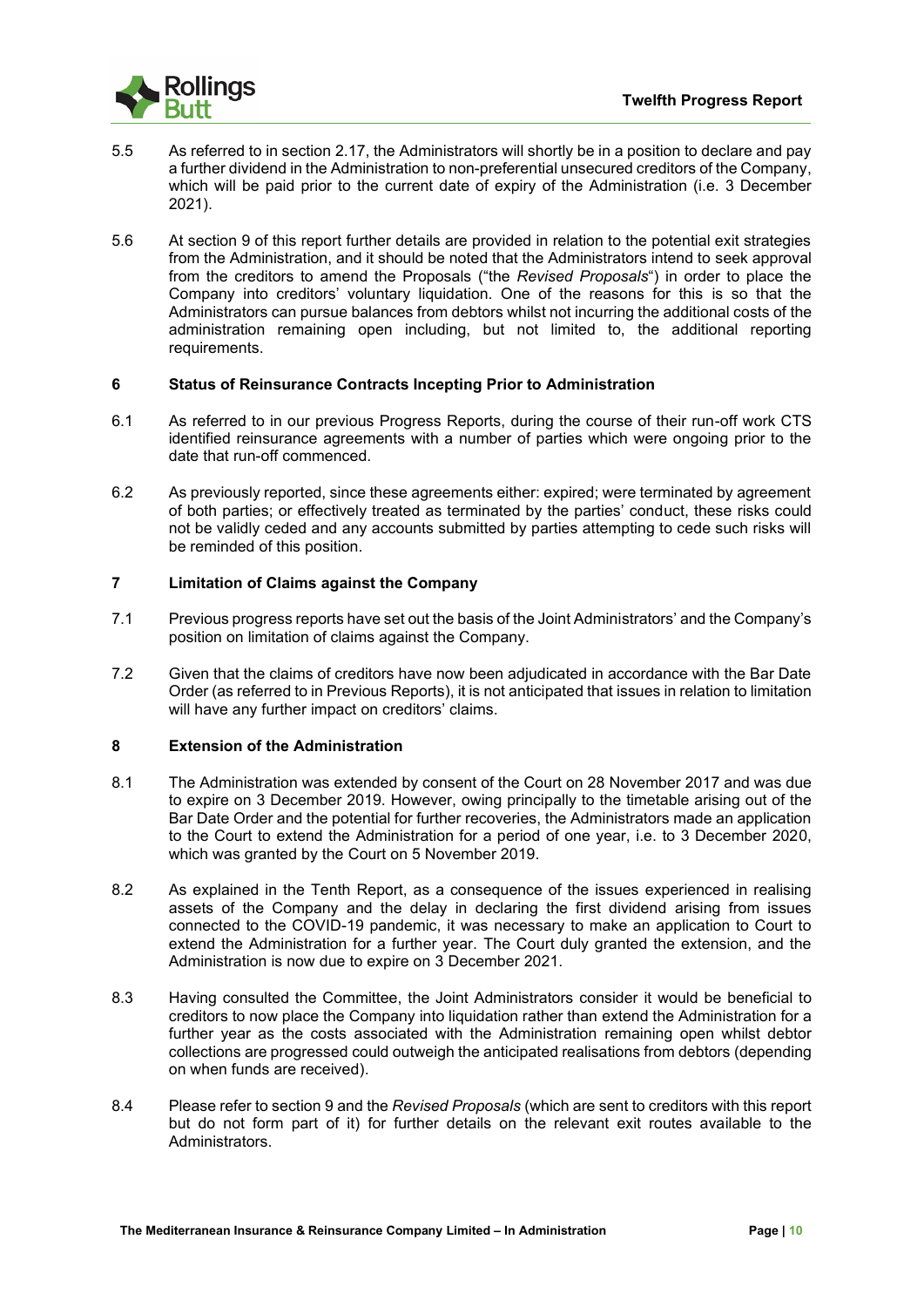

# **9 Ending the Administration**

- 9.1 Creditors may recall from the Proposals that it was stated that the potential exit routes to the Administration be either;
	- (i) A Scheme of arrangement, Company Voluntary Arrangement ("CVA") or a court sanctioned distribution mechanism; or
	- (ii) Dissolution of the Company; or
	- (iii) Compulsory liquidation.

# *A Scheme or CVA*

9.2 Please note that the Bar Date Order in effect renders this exit route irrelevant.

# *Dissolution*

- 9.3 As set out in the Proposals, once the final distribution has been made to creditors and there are no further matters to be dealt with in the Administration, the Administrators would file a final report and accompanying notice to the Registrar of Companies, the court and the creditors. This would bring about the conclusion of the Administration, the Administrators would cease to hold office and, following which, the Company would be dissolved.
- 9.4 Dissolution is one of the two administrative exit routes set out in [the Rules], together with creditors' voluntary liquidation ("CVL") (referred to below). Given the powers given to the Administrators under the Bar Date Order and the work that had been undertaken in recovering the balances due from debtors, dissolution has always been considered the most likely exit route.
- 9.5 However, Paragraph 84(1) of Schedule B1 of the Insolvency Act 1986 ("the Act") states that this exit route should only be pursued if the Administrator thinks that the Company has no assets which might permit a distribution to its creditors. As referred to in section 2.32, the Administrators have been provided confirmation from a certain debtor that there will be a transfer of funds to the Administration estate (which have not as yet been received) and that it is considered likely that further funds will also be recoverable. These collections would increase the net return to creditors and therefore, at the time of writing, we have not been able to form the view that it is currently appropriate to seek the dissolution of the Company.

# *Compulsory Liquidation*

9.6 The other exit route contemplated in the Proposals is for the Company to move into compulsory liquidation. As referred to in the Proposals, compulsory liquidation had been contemplated in circumstances where all of the remaining assets of the Company had been received and (if possible) funds distributed, but there required some matters requiring further investigation. This is not currently the position and, given the remaining issues in respect of MedRe, it is therefore more appropriate for the Company to enter CVL, referred to below.

*CVL*

- 9.7 For that reason, the Administrators have issued to creditors a set of Revised Proposals in order to include CVL as a potential exit route in place of compulsory liquidation.
- 9.8 A CVL is a process with certain similarities to an Administration, primarily that an insolvency practitioner controls the affairs, business and property of a company, makes certain investigations of the Company and its officers, agrees the claims of creditors and makes distributions to them. However, the costs associated with a CVL are significantly less than they would be anticipated as being in future periods of an Administration and, further, it is not a timelimited process which would therefore need to be extended if additional time is required.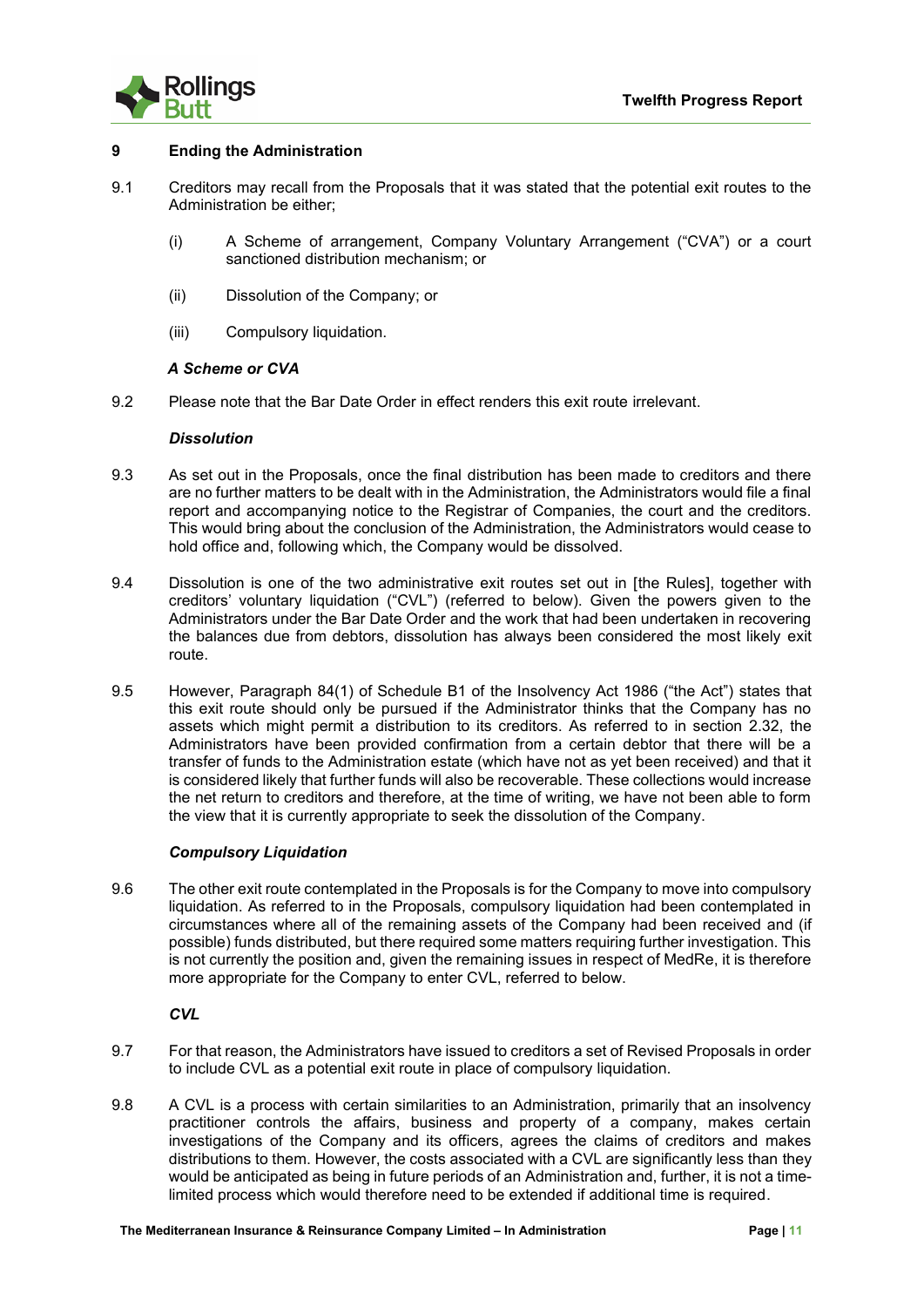- 9.9 CVL is specifically referred to in Paragraph 83 of Schedule B1 of the Act as a potential exit route from an administration if the Administrators think that a distribution will be made to unsecured creditors of the Company other than by virtue of the Prescribed Part (which, as previously advised, is not applicable as the Company has no secured creditors).
- 9.10 In light of the anticipated realisations from debtors, which would enable a further distribution to be made in the liquidation, CVL is therefore considered to be the most appropriate exit route. For the avoidance of doubt, whilst CVL is not time limited, the CVL will only continue whilst it is economic to provide additional asset recoveries, make further distributions to creditors, and discharge the liquidators' relevant statutory duties.
- 9.11 Please refer to the Revised Proposals and accompanying decision notice (which has been provided to creditors in conjunction with, but do not form part of, this Report) for further details with respect to the process and creditors' rights associated with amending the terms of the Proposals.
- 9.12 It should be noted that, if these revisions to the Proposals are accepted by creditors, the Administrators will file a notice with the Registrar of Companies in order that the Administration will cease and the Company will move automatically into CVL.
- 9.13 It should be noted that the Revised Proposals have been discussed with the Committee who have confirmed their support for them.

# **10 Creditors' rights**

- 10.1 Within 21 days of the receipt of this report, a secured creditor, or an unsecured creditor (with the concurrence of at least 5% in value of the unsecured creditors) may request in writing that the Joint Administrators provide further information about their remuneration or expenses (other than pre-Administration costs) which have been itemised in this progress report.
- 10.2 Any secured creditor, or an unsecured creditor (with the concurrence of at least 10% in value of the unsecured creditors) may within 8 weeks of receipt of this progress report make an application to court on the grounds that, in all the circumstances, the basis fixed for the Joint Administrators' remuneration is inappropriate and/or the remuneration charged or the expenses incurred by the Joint Administrators, as set out in this progress report, are excessive.

# **11 Next Report**

11.1 The Joint Administrators are required to provide a progress report within one month of the end of the next six months of the Administration, or earlier if the Administration has been finalised or the Joint Administrators need to seek some additional resolutions from creditors.

# For and on behalf of

The Mediterranean Insurance & Reinsurance Company Limited

**Steve Butt** Joint Administrator

Michael David Rollings and Steven Edward Butt were appointed as Joint Administrators of The Mediterranean Insurance & Reinsurance Company Limited by order of the High Court on 4 December 2015.

The affairs, business and property of the Company are being managed by the Joint Administrators who act as agents of the Company and without personal liability.

The Company Number is 01395873 and the registered office is 6 Snow Hill, London, EC1A 2AY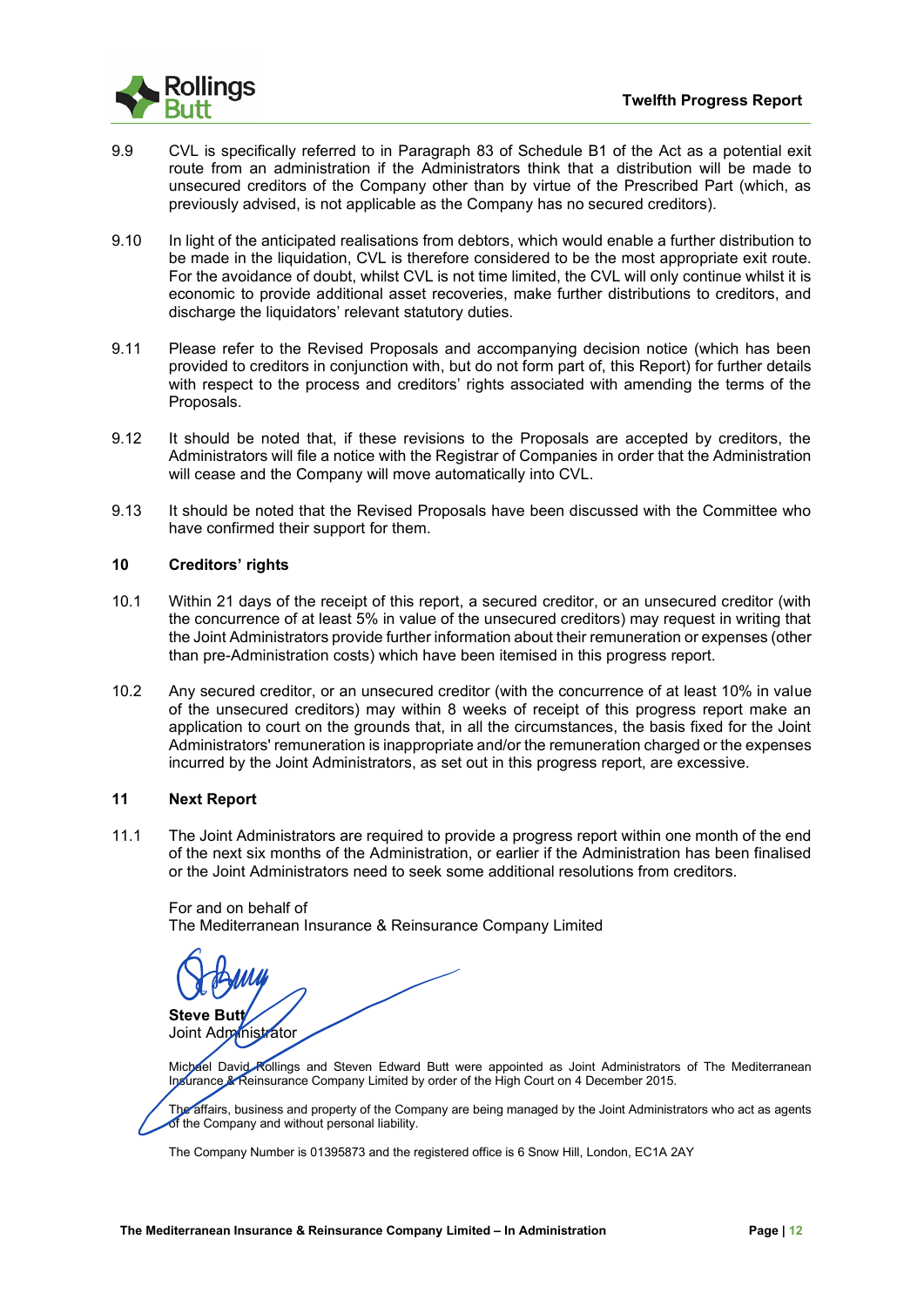

#### **The Mediterranean Insurance & Reinsurance Company Limited (In Administration)**

#### **Summary of Receipts & Payments**

| <b>Affairs</b><br>To 16/03/2021<br>To 16/09/2021<br>(E)<br>(E)<br>(E)<br>$(\epsilon)$<br>$($ \$)<br>Cash at Bank<br>Nil<br>Nil<br>Nil<br>1,602,656.10<br>1,503,156.00<br>1,602,656.10<br>Nil<br>(24, 621.73)<br>Nil<br>1,480,176.00<br>Supported debtors<br>1,609,002.68<br>1,591,140.13<br><b>Bank Interest</b><br>Nil<br>Nil<br>7,333.82<br>Nil<br>7,333.82<br><b>Litigation Proceeds</b><br>Nil<br>Nil<br>Nil<br>2,241,071.65<br>2,241,071.65<br>(24, 621.73)<br>Nil<br>Nil<br>5,442,201.70<br>5,460,064.25<br><b>PAYMENTS</b><br>Nil<br>Nil<br>Office Holder Pre-Admin, Fees<br>83,067.50<br>Nil<br>Nil<br>Nil<br>Nil<br>188.75<br>Office Holder Pre-Admin. Expenses<br>85,335.60<br>Nil<br>Office Holders Fees<br>1,229,101.20<br>Nil<br>Nil<br><b>Office Holders Expenses</b><br>4,809.60<br>Nil<br>Nil<br>Run Off Agents' Fees<br>563,528.88<br>Nil<br>Nil<br>Nil<br>Process Server fees<br>Nil<br>170.00<br>Nil<br>Nil<br>Nil<br><b>Debt Collection Fees</b><br>22,663.45<br>Nil<br>Nil<br>1,100.00<br>Nil<br>Nil<br>Nil<br><b>Specialist Tax Advisers</b><br>Nil<br>1,057,506.00<br>580.80<br>Nil<br><b>Legal Fees</b><br>Nil<br><b>Legal Disbursements</b><br>131,768.90<br>Nil<br>Nil<br><b>DBA Costs</b><br>450,000.00<br>Nil<br>Nil<br>Nil<br>Nil<br><b>ATE Premium</b><br>112,000.00<br>Nil<br>Nil<br>Nil<br>Nil<br>Nil<br>Stationery & Postage<br>3.769.54<br>Nil<br><b>Statutory Advertising</b><br>14,048.20<br>Nil<br>Nil<br><b>Professional Fees</b><br>1,231.92<br>Nil<br>Nil<br>Nil<br>Nil<br><b>Actuarial Fees</b><br>10.634.50<br>Nil<br>Nil<br>Nil<br>Nil<br>Agent's Fees<br>1,824.77<br>Nil<br>767.14<br>Nil<br>Nil<br>Nil<br>Agent's Disbursements<br>7.00<br>Nil<br>Nil<br>Nil<br><b>Land Registry Searches</b><br>1,015.00<br>Nil<br>Nil<br>Nil<br><b>Sanctions List Searches</b><br>30.00<br>Nil<br><b>Bank Charges</b><br>264.72<br>25.48<br><b>HMRC</b> Fees<br>617.38<br>Nil<br>Nil<br>Nil<br>338.36<br>Nil<br>Nil<br><b>Corporation Tax</b><br>Nil<br>Irrecoverable VAT<br>4,115.90<br>Nil<br>Nil<br>Nil<br>976,892.11<br>Nil<br>Nil<br><b>Unsecured Dividend Payments</b><br>Nil<br>85,946.40<br>25.48<br>Nil<br>4,671,430.82 | <b>Statement of RECEIPTS</b> |                                | From 04/12/2015 |             | From 17/03/2021 |     | Total        |
|-----------------------------------------------------------------------------------------------------------------------------------------------------------------------------------------------------------------------------------------------------------------------------------------------------------------------------------------------------------------------------------------------------------------------------------------------------------------------------------------------------------------------------------------------------------------------------------------------------------------------------------------------------------------------------------------------------------------------------------------------------------------------------------------------------------------------------------------------------------------------------------------------------------------------------------------------------------------------------------------------------------------------------------------------------------------------------------------------------------------------------------------------------------------------------------------------------------------------------------------------------------------------------------------------------------------------------------------------------------------------------------------------------------------------------------------------------------------------------------------------------------------------------------------------------------------------------------------------------------------------------------------------------------------------------------------------------------------------------------------------------------------------------------------------------------------------------------------------------------------------------------------------------------------------------------------------------------------------------------------------------------------------------------------------------------------------------------------------------------------------------------------------------------------|------------------------------|--------------------------------|-----------------|-------------|-----------------|-----|--------------|
|                                                                                                                                                                                                                                                                                                                                                                                                                                                                                                                                                                                                                                                                                                                                                                                                                                                                                                                                                                                                                                                                                                                                                                                                                                                                                                                                                                                                                                                                                                                                                                                                                                                                                                                                                                                                                                                                                                                                                                                                                                                                                                                                                                 |                              |                                |                 |             |                 |     |              |
|                                                                                                                                                                                                                                                                                                                                                                                                                                                                                                                                                                                                                                                                                                                                                                                                                                                                                                                                                                                                                                                                                                                                                                                                                                                                                                                                                                                                                                                                                                                                                                                                                                                                                                                                                                                                                                                                                                                                                                                                                                                                                                                                                                 |                              |                                |                 |             |                 |     | (E)          |
|                                                                                                                                                                                                                                                                                                                                                                                                                                                                                                                                                                                                                                                                                                                                                                                                                                                                                                                                                                                                                                                                                                                                                                                                                                                                                                                                                                                                                                                                                                                                                                                                                                                                                                                                                                                                                                                                                                                                                                                                                                                                                                                                                                 |                              |                                |                 |             |                 |     |              |
|                                                                                                                                                                                                                                                                                                                                                                                                                                                                                                                                                                                                                                                                                                                                                                                                                                                                                                                                                                                                                                                                                                                                                                                                                                                                                                                                                                                                                                                                                                                                                                                                                                                                                                                                                                                                                                                                                                                                                                                                                                                                                                                                                                 |                              |                                |                 |             |                 |     |              |
|                                                                                                                                                                                                                                                                                                                                                                                                                                                                                                                                                                                                                                                                                                                                                                                                                                                                                                                                                                                                                                                                                                                                                                                                                                                                                                                                                                                                                                                                                                                                                                                                                                                                                                                                                                                                                                                                                                                                                                                                                                                                                                                                                                 |                              |                                |                 |             |                 |     |              |
|                                                                                                                                                                                                                                                                                                                                                                                                                                                                                                                                                                                                                                                                                                                                                                                                                                                                                                                                                                                                                                                                                                                                                                                                                                                                                                                                                                                                                                                                                                                                                                                                                                                                                                                                                                                                                                                                                                                                                                                                                                                                                                                                                                 |                              |                                |                 |             |                 |     |              |
|                                                                                                                                                                                                                                                                                                                                                                                                                                                                                                                                                                                                                                                                                                                                                                                                                                                                                                                                                                                                                                                                                                                                                                                                                                                                                                                                                                                                                                                                                                                                                                                                                                                                                                                                                                                                                                                                                                                                                                                                                                                                                                                                                                 |                              |                                |                 |             |                 |     |              |
|                                                                                                                                                                                                                                                                                                                                                                                                                                                                                                                                                                                                                                                                                                                                                                                                                                                                                                                                                                                                                                                                                                                                                                                                                                                                                                                                                                                                                                                                                                                                                                                                                                                                                                                                                                                                                                                                                                                                                                                                                                                                                                                                                                 |                              |                                |                 |             |                 |     |              |
|                                                                                                                                                                                                                                                                                                                                                                                                                                                                                                                                                                                                                                                                                                                                                                                                                                                                                                                                                                                                                                                                                                                                                                                                                                                                                                                                                                                                                                                                                                                                                                                                                                                                                                                                                                                                                                                                                                                                                                                                                                                                                                                                                                 |                              |                                |                 |             |                 |     |              |
|                                                                                                                                                                                                                                                                                                                                                                                                                                                                                                                                                                                                                                                                                                                                                                                                                                                                                                                                                                                                                                                                                                                                                                                                                                                                                                                                                                                                                                                                                                                                                                                                                                                                                                                                                                                                                                                                                                                                                                                                                                                                                                                                                                 |                              |                                |                 |             |                 |     | 83,067.50    |
|                                                                                                                                                                                                                                                                                                                                                                                                                                                                                                                                                                                                                                                                                                                                                                                                                                                                                                                                                                                                                                                                                                                                                                                                                                                                                                                                                                                                                                                                                                                                                                                                                                                                                                                                                                                                                                                                                                                                                                                                                                                                                                                                                                 |                              |                                |                 |             |                 |     | 188.75       |
|                                                                                                                                                                                                                                                                                                                                                                                                                                                                                                                                                                                                                                                                                                                                                                                                                                                                                                                                                                                                                                                                                                                                                                                                                                                                                                                                                                                                                                                                                                                                                                                                                                                                                                                                                                                                                                                                                                                                                                                                                                                                                                                                                                 |                              |                                |                 |             |                 |     | 1,314,436.80 |
|                                                                                                                                                                                                                                                                                                                                                                                                                                                                                                                                                                                                                                                                                                                                                                                                                                                                                                                                                                                                                                                                                                                                                                                                                                                                                                                                                                                                                                                                                                                                                                                                                                                                                                                                                                                                                                                                                                                                                                                                                                                                                                                                                                 |                              |                                |                 |             |                 |     | 4,809.60     |
|                                                                                                                                                                                                                                                                                                                                                                                                                                                                                                                                                                                                                                                                                                                                                                                                                                                                                                                                                                                                                                                                                                                                                                                                                                                                                                                                                                                                                                                                                                                                                                                                                                                                                                                                                                                                                                                                                                                                                                                                                                                                                                                                                                 |                              |                                |                 |             |                 |     | 563,528.88   |
|                                                                                                                                                                                                                                                                                                                                                                                                                                                                                                                                                                                                                                                                                                                                                                                                                                                                                                                                                                                                                                                                                                                                                                                                                                                                                                                                                                                                                                                                                                                                                                                                                                                                                                                                                                                                                                                                                                                                                                                                                                                                                                                                                                 |                              |                                |                 |             |                 |     | 170.00       |
|                                                                                                                                                                                                                                                                                                                                                                                                                                                                                                                                                                                                                                                                                                                                                                                                                                                                                                                                                                                                                                                                                                                                                                                                                                                                                                                                                                                                                                                                                                                                                                                                                                                                                                                                                                                                                                                                                                                                                                                                                                                                                                                                                                 |                              |                                |                 |             |                 |     | 22,663.45    |
|                                                                                                                                                                                                                                                                                                                                                                                                                                                                                                                                                                                                                                                                                                                                                                                                                                                                                                                                                                                                                                                                                                                                                                                                                                                                                                                                                                                                                                                                                                                                                                                                                                                                                                                                                                                                                                                                                                                                                                                                                                                                                                                                                                 |                              |                                |                 |             |                 |     | 1,100.00     |
|                                                                                                                                                                                                                                                                                                                                                                                                                                                                                                                                                                                                                                                                                                                                                                                                                                                                                                                                                                                                                                                                                                                                                                                                                                                                                                                                                                                                                                                                                                                                                                                                                                                                                                                                                                                                                                                                                                                                                                                                                                                                                                                                                                 |                              |                                |                 |             |                 |     | 1,058,086.80 |
|                                                                                                                                                                                                                                                                                                                                                                                                                                                                                                                                                                                                                                                                                                                                                                                                                                                                                                                                                                                                                                                                                                                                                                                                                                                                                                                                                                                                                                                                                                                                                                                                                                                                                                                                                                                                                                                                                                                                                                                                                                                                                                                                                                 |                              |                                |                 |             |                 |     | 131,768.90   |
|                                                                                                                                                                                                                                                                                                                                                                                                                                                                                                                                                                                                                                                                                                                                                                                                                                                                                                                                                                                                                                                                                                                                                                                                                                                                                                                                                                                                                                                                                                                                                                                                                                                                                                                                                                                                                                                                                                                                                                                                                                                                                                                                                                 |                              |                                |                 |             |                 |     | 450,000.00   |
|                                                                                                                                                                                                                                                                                                                                                                                                                                                                                                                                                                                                                                                                                                                                                                                                                                                                                                                                                                                                                                                                                                                                                                                                                                                                                                                                                                                                                                                                                                                                                                                                                                                                                                                                                                                                                                                                                                                                                                                                                                                                                                                                                                 |                              |                                |                 |             |                 |     | 112,000.00   |
|                                                                                                                                                                                                                                                                                                                                                                                                                                                                                                                                                                                                                                                                                                                                                                                                                                                                                                                                                                                                                                                                                                                                                                                                                                                                                                                                                                                                                                                                                                                                                                                                                                                                                                                                                                                                                                                                                                                                                                                                                                                                                                                                                                 |                              |                                |                 |             |                 |     | 3,769.54     |
|                                                                                                                                                                                                                                                                                                                                                                                                                                                                                                                                                                                                                                                                                                                                                                                                                                                                                                                                                                                                                                                                                                                                                                                                                                                                                                                                                                                                                                                                                                                                                                                                                                                                                                                                                                                                                                                                                                                                                                                                                                                                                                                                                                 |                              |                                |                 |             |                 |     | 14,048.20    |
|                                                                                                                                                                                                                                                                                                                                                                                                                                                                                                                                                                                                                                                                                                                                                                                                                                                                                                                                                                                                                                                                                                                                                                                                                                                                                                                                                                                                                                                                                                                                                                                                                                                                                                                                                                                                                                                                                                                                                                                                                                                                                                                                                                 |                              |                                |                 |             |                 |     | 1,231.92     |
|                                                                                                                                                                                                                                                                                                                                                                                                                                                                                                                                                                                                                                                                                                                                                                                                                                                                                                                                                                                                                                                                                                                                                                                                                                                                                                                                                                                                                                                                                                                                                                                                                                                                                                                                                                                                                                                                                                                                                                                                                                                                                                                                                                 |                              |                                |                 |             |                 |     | 10,634.50    |
|                                                                                                                                                                                                                                                                                                                                                                                                                                                                                                                                                                                                                                                                                                                                                                                                                                                                                                                                                                                                                                                                                                                                                                                                                                                                                                                                                                                                                                                                                                                                                                                                                                                                                                                                                                                                                                                                                                                                                                                                                                                                                                                                                                 |                              |                                |                 |             |                 |     | 1,824.77     |
|                                                                                                                                                                                                                                                                                                                                                                                                                                                                                                                                                                                                                                                                                                                                                                                                                                                                                                                                                                                                                                                                                                                                                                                                                                                                                                                                                                                                                                                                                                                                                                                                                                                                                                                                                                                                                                                                                                                                                                                                                                                                                                                                                                 |                              |                                |                 |             |                 |     | 767.14       |
|                                                                                                                                                                                                                                                                                                                                                                                                                                                                                                                                                                                                                                                                                                                                                                                                                                                                                                                                                                                                                                                                                                                                                                                                                                                                                                                                                                                                                                                                                                                                                                                                                                                                                                                                                                                                                                                                                                                                                                                                                                                                                                                                                                 |                              |                                |                 |             |                 |     | 7.00         |
|                                                                                                                                                                                                                                                                                                                                                                                                                                                                                                                                                                                                                                                                                                                                                                                                                                                                                                                                                                                                                                                                                                                                                                                                                                                                                                                                                                                                                                                                                                                                                                                                                                                                                                                                                                                                                                                                                                                                                                                                                                                                                                                                                                 |                              |                                |                 |             |                 |     | 1,015.00     |
|                                                                                                                                                                                                                                                                                                                                                                                                                                                                                                                                                                                                                                                                                                                                                                                                                                                                                                                                                                                                                                                                                                                                                                                                                                                                                                                                                                                                                                                                                                                                                                                                                                                                                                                                                                                                                                                                                                                                                                                                                                                                                                                                                                 |                              |                                |                 |             |                 |     | 313.20       |
|                                                                                                                                                                                                                                                                                                                                                                                                                                                                                                                                                                                                                                                                                                                                                                                                                                                                                                                                                                                                                                                                                                                                                                                                                                                                                                                                                                                                                                                                                                                                                                                                                                                                                                                                                                                                                                                                                                                                                                                                                                                                                                                                                                 |                              |                                |                 |             |                 |     | 617.38       |
|                                                                                                                                                                                                                                                                                                                                                                                                                                                                                                                                                                                                                                                                                                                                                                                                                                                                                                                                                                                                                                                                                                                                                                                                                                                                                                                                                                                                                                                                                                                                                                                                                                                                                                                                                                                                                                                                                                                                                                                                                                                                                                                                                                 |                              |                                |                 |             |                 |     | 338.36       |
|                                                                                                                                                                                                                                                                                                                                                                                                                                                                                                                                                                                                                                                                                                                                                                                                                                                                                                                                                                                                                                                                                                                                                                                                                                                                                                                                                                                                                                                                                                                                                                                                                                                                                                                                                                                                                                                                                                                                                                                                                                                                                                                                                                 |                              |                                |                 |             |                 |     | 4,115.90     |
|                                                                                                                                                                                                                                                                                                                                                                                                                                                                                                                                                                                                                                                                                                                                                                                                                                                                                                                                                                                                                                                                                                                                                                                                                                                                                                                                                                                                                                                                                                                                                                                                                                                                                                                                                                                                                                                                                                                                                                                                                                                                                                                                                                 |                              |                                |                 |             |                 |     | 976,892.11   |
|                                                                                                                                                                                                                                                                                                                                                                                                                                                                                                                                                                                                                                                                                                                                                                                                                                                                                                                                                                                                                                                                                                                                                                                                                                                                                                                                                                                                                                                                                                                                                                                                                                                                                                                                                                                                                                                                                                                                                                                                                                                                                                                                                                 |                              |                                |                 |             |                 |     | 4,757,395.70 |
|                                                                                                                                                                                                                                                                                                                                                                                                                                                                                                                                                                                                                                                                                                                                                                                                                                                                                                                                                                                                                                                                                                                                                                                                                                                                                                                                                                                                                                                                                                                                                                                                                                                                                                                                                                                                                                                                                                                                                                                                                                                                                                                                                                 | (1,592,277.00)               | <b>Net Receipts/(Payments)</b> | 788,633.43      | (85,946.40) | (24, 647.21)    | Nil | 684,806.00   |

\*€ and \$ balances converted using exchange rates taken from xe.com as at 16/09/2021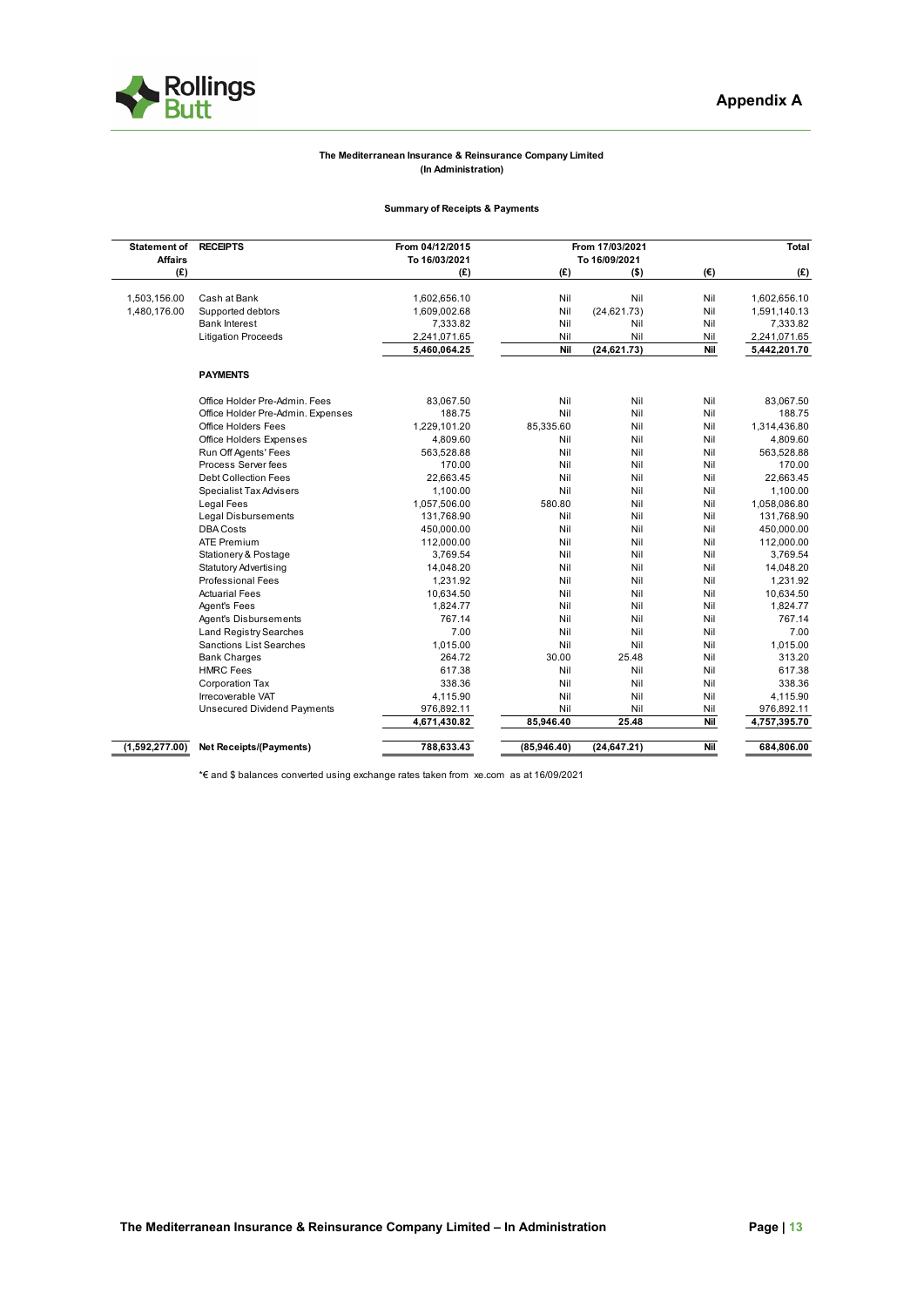



#### **The Mediterranean Insurance & Reinsurance Company Limited - in Administration Time Analysis for the Period 17 March 2021 to 16 September 2021**

| <b>Classification of Work Function</b>      | Partner | Manager | Associate | <b>Business</b> | <b>Total Hours</b> | Time Cost (£) | <b>Average Hourly</b> |
|---------------------------------------------|---------|---------|-----------|-----------------|--------------------|---------------|-----------------------|
|                                             |         |         |           | <b>Trainee</b>  |                    |               | Rate (£)              |
| 100 : Administration & Planning             | 0.00    | 0.00    | 1.70      | 0.30            | 2.00               | 530.00        | 265.00                |
| 104 : Case Management                       | 12.00   | 3.80    | 10.80     | 2.70            | 29.30              | 12,459.00     | 425.22                |
| 105 : Case Planning                         | 2.80    | 2.20    | 17.10     | 0.60            | 22.70              | 7,601.00      | 334.85                |
| 106 : Maintanance Of Records                | 0.00    | 0.00    | 0.20      | 0.00            | 0.20               | 56.00         | 280.00                |
| 107: Statutory Reporting                    | 3.00    | 0.30    | 9.10      | 2.40            | 14.80              | 4,873.00      | 329.26                |
| 111 : Billing                               | 0.00    | 0.20    | 0.40      | 1.60            | 2.20               | 472.00        | 214.55                |
| 112 : Post Appointment Tax                  | 0.40    | 1.10    | 1.60      | 3.50            | 6.60               | 1,767.00      | 267.73                |
| 116 : Case Accounting                       | 0.50    | 0.80    | 8.00      | 3.00            | 12.30              | 3.297.00      | 268.05                |
| 117 : Bank Reconciliations                  | 0.60    | 1.30    | 2.20      | 0.00            | 4.10               | 1,510.00      | 368.29                |
| 118 : Receipts & Payments                   | 0.00    | 0.00    | 1.10      | 0.50            | 1.60               | 390.50        | 244.06                |
| 119 : Closure                               | 2.30    | 0.70    | 1.80      | 2.40            | 7.20               | 2,604.50      | 361.74                |
| <b>Administration &amp; Planning</b>        | 21.60   | 10.50   | 54.00     | 17.00           | 103.10             | 35,560.00     | 344.91                |
| 500 : Creditors                             | 0.00    | 0.00    | 0.40      | 0.00            | 0.40               | 112.00        | 280.00                |
| 505 : Creditors Committee                   | 15.50   | 18.10   | 62.30     | 3.70            | 99.60              | 35,988.00     | 361.33                |
| 508 : Employees                             | 0.40    | 0.00    | 0.00      | 0.00            | 0.40               | 238.00        | 595.00                |
| 509 : Unsecured Creditors                   | 5.00    | 8.00    | 28.50     | 1.20            | 42.70              | 14,394.00     | 337.10                |
| <b>Creditors</b>                            | 20.90   | 26.10   | 91.20     | 4.90            | 143.10             | 50,732.00     | 354.52                |
| 302: Identifying, Securing, Insuring Assets | 0.00    | 0.40    | 1.20      | 0.50            | 2.10               | 609.00        | 290.00                |
| 303 : Book Debts                            | 10.20   | 27.40   | 23.60     | 0.30            | 61.50              | 25,826.50     | 419.94                |
| <b>Realisation of Assets</b>                | 10.20   | 27.80   | 24.80     | 0.80            | 63.60              | 26.435.50     | 415.65                |
| <b>Total Hours</b>                          | 52.70   | 64.40   | 170.00    | 22.70           | 309.80             | 112,727.50    | 363.87                |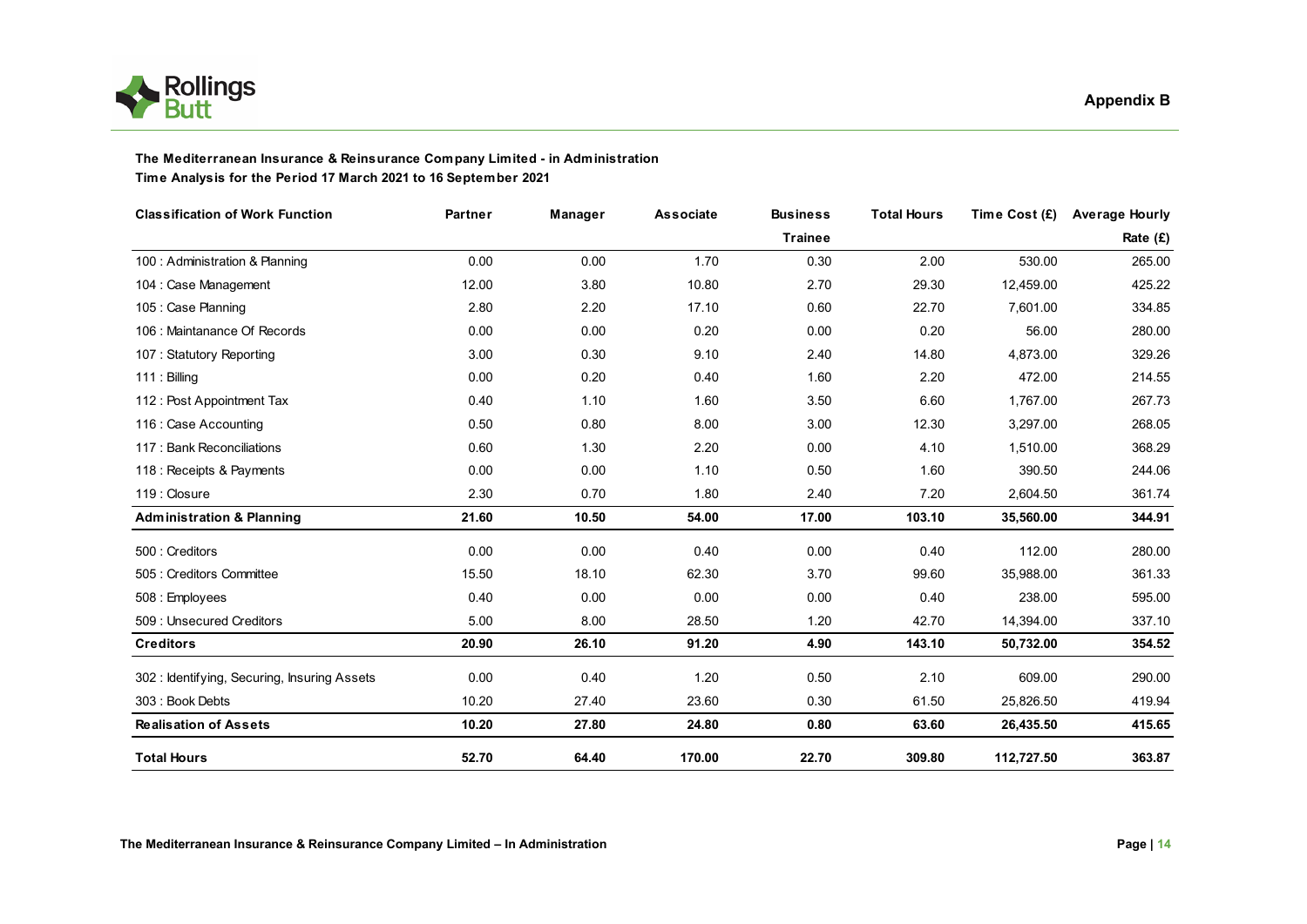

#### **The Mediterranean Insurance & Reinsurance Company Limited - in Administration Cumulative Time Analysis for the Period 4 December 2015 to 16 September 2021**

| <b>Classification of Work Function</b>             | Partner          | Manager         | Associate      | <b>Business</b>        | <b>Total Hours</b> |                        | Time Cost (£) Average Hourly |
|----------------------------------------------------|------------------|-----------------|----------------|------------------------|--------------------|------------------------|------------------------------|
| 100 : Administration & Planning                    | 24.60            | 7.70            | 43.30          | <b>Trainee</b><br>0.30 | 75.90              | 21,961.50              | Rate (£)<br>289.35           |
| 101 : Administrative Set-Up                        | 1.20             | 0.60            | 4.60           | 0.00                   | 6.40               | 1,636.00               | 255.63                       |
| 102: Appointment                                   | 4.60             | 1.50            | 3.00           | 0.00                   | 9.10               | 3,178.00               | 349.23                       |
| 103 : Background Information                       | 0.00             | 1.70            | 0.40           | 0.00                   | 2.10               | 678.00                 | 322.86                       |
| 104 : Case Management                              | 25.00            | 32.40           | 118.00         | 4.10                   | 179.50             | 52,011.50              | 289.76                       |
| 105 : Case Planning                                | 40.60            | 9.60            | 62.10          | 0.60                   | 112.90             | 36,989.50              | 327.63                       |
| 106 : Maintanance Of Records                       | 1.50             | 0.20            | 7.50           | 0.00                   | 9.20               | 2,378.00               | 258.48                       |
| 107: Statutory Reporting                           | 71.60            | 45.60           | 230.30         | 3.00                   | 350.50             | 99,833.00              | 284.83                       |
| 108 : Statutory Compliance                         | 20.80            | 17.70           | 17.60          | 0.20                   | 56.30              | 21,616.50              | 383.95                       |
| 109 : Review                                       | 0.00             | 1.10            | 0.00           | 0.00                   | 1.10               | 385.00                 | 350.00                       |
| 111 : Billing                                      | 0.80             | 2.60            | 23.80          | 3.00                   | 30.20              | 6,363.50               | 210.71                       |
| 112 : Post Appointment Tax                         | 7.60             | 26.50           | 54.50          | 6.80                   | 95.40              | 26,132.50              | 273.93                       |
| 115 : Meetings                                     | 5.00             | 3.40            | 7.60           | 0.00                   | 16.00              | 4,859.00               | 303.69                       |
| 116 : Case Accounting                              | 7.50             | 27.80           | 130.40         | 24.20                  | 189.90             | 40,042.00              | 210.86                       |
| 117 : Bank Reconciliations                         | 1.00             | 3.40            | 16.20          | 3.30                   | 23.90              | 5,186.50               | 217.01                       |
| 118 : Receipts & Payments                          | 0.00             | 0.00            | 30.70          | 0.50                   | 31.20              | 5,923.50               | 189.86                       |
| 119 : Closure                                      | 2.30             | 0.70            | 1.80           | 2.40                   | 7.20               | 2,604.50               | 361.74                       |
| 702 : Liaison With Directors                       | 8.00             | 6.20            | 1.30           | 0.00                   | 15.50              | 6,104.00               | 393.81                       |
| <b>Administration &amp; Planning</b>               | 222.10           | 188.70          | 753.10         | 48.40                  | 1,212.30           | 337,882.50             | 278.71                       |
|                                                    |                  |                 |                |                        |                    |                        |                              |
| 600 : Case Specific                                | 17.60            | 20.00           | 4.90           | 0.00                   | 42.50              | 17,364.00              | 408.56                       |
| 622 : Establishing Distribution Mechanism          | 90.50            | 264.80          | 108.70         | 0.00                   | 464.00             | 168,873.00             | 363.95                       |
| 633 : 3rd Party Litigation                         | 188.90           | 42.80<br>327.60 | 33.60          | 0.00                   | 265.30             | 118,993.50             | 448.52                       |
| <b>Case Specific Matters</b>                       | 297.00           |                 | 147.20         | 0.00                   | 771.80             | 305,230.50             | 395.48                       |
| 500 : Creditors                                    | 21.70            | 34.90           | 98.20          | 0.00                   | 154.80             | 42,759.00              | 276.22                       |
| 502 : Creditors Claims                             | 22.20            | 29.70           | 60.40          | 4.40                   | 116.70             | 36,435.00              | 312.21                       |
| 505 : Creditors Committee                          | 230.80           | 273.30          | 681.50         | 4.00                   | 1,189.60           | 367,760.50             | 309.15                       |
| 508 : Employees                                    | 1.80             | 0.40            | 2.30           | 0.00                   | 4.50               | 1,605.50               | 356.78                       |
| 509 : Unsecured Creditors                          | 23.00            | 22.00           | 75.50          | 1.20                   | 121.70             | 43,818.00              | 360.05                       |
| 510 : Pre Appointment Tax                          | 0.80             | 0.80            | 0.10           | 0.00                   | 1.70               | 659.00                 | 387.65                       |
| 511 : Pensions                                     | 0.20             | 0.50            | 0.00           | 0.00                   | 0.70               | 345.00                 | 492.86                       |
| <b>Creditors</b>                                   | 300.50           | 361.60          | 918.00         | 9.60                   | 1,589.70           | 493,382.00             | 310.36                       |
| 200 : Investigations                               | 68.60            | 106.90          | 73.90          | 0.00                   | 249.40             | 82,719.50              | 331.67                       |
| 201 : CDDA Reports                                 | 13.40            | 28.40           | 11.70          | 0.00                   | 53.50              | 18,956.50              | 354.33                       |
| 203 : Investigatory Work                           | 46.90            | 89.20           | 78.00          | 0.00                   | 214.10             | 67,056.00              | 313.20                       |
| 206 : Meetings With Directors                      | 6.00             | 0.50            | 4.90           | 0.00                   | 11.40              | 3,834.50               | 336.36                       |
| Investigations                                     | 134.90           | 225.00          | 168.50         | 0.00                   | 528.40             | 172,566.50             | 326.58                       |
| 300 : Realisation Of Assets                        | 6.10             | 36.40           | 27.30          | 0.00                   | 69.80              | 21,616.00              | 309.68                       |
| 302: Identifying, Securing, Insuring Assets        | 0.80             | 0.60            | 1.90           | 0.50                   | 3.80               | 1,173.00               | 308.68                       |
| 303: Book Debts                                    | 37.50            | 267.00          | 72.10          | 0.50                   | 377.10             | 144,215.50             | 382.43                       |
| 305: Property, Business & Asset Sales              | 0.00             | 0.30            | 0.00           | 0.00                   | 0.30               | 138.00                 | 460.00                       |
| 314 : Litigation                                   | 184.80           | 34.10           | 175.10         | 1.50                   | 395.50             | 138,490.50             | 350.17                       |
| <b>Realisation of Assets</b>                       | 229.20           | 338.40          | 276.40         | 2.50                   | 846.50             | 305,633.00             | 361.05                       |
|                                                    |                  |                 |                |                        |                    |                        |                              |
| 800 : Shareholders                                 | 7.10             | 0.20            | 4.00           | 0.00                   | 11.30              | 4,334.50               | 383.58                       |
| 801 : Shareholders - Communication<br>Shareholders | 1.30<br>8.40     | 0.00<br>0.20    | 0.00<br>4.00   | 0.00<br>0.00           | 1.30<br>12.60      | 643.50<br>4,978.00     | 495.00<br>395.08             |
|                                                    |                  |                 |                |                        |                    |                        |                              |
| 401 : Management Of Operations<br>Trading          | 105.80<br>105.80 | 85.00<br>85.00  | 57.60<br>57.60 | 0.00<br>0.00           | 248.40<br>248.40   | 93,424.00<br>93,424.00 | 376.10<br>376.10             |
|                                                    |                  |                 |                |                        |                    |                        |                              |
| <b>Total Hours</b>                                 | 1,297.90         | 1,526.50        | 2,324.80       | 60.50                  | 5,209.70           | 1,713,096.50           | 328.83                       |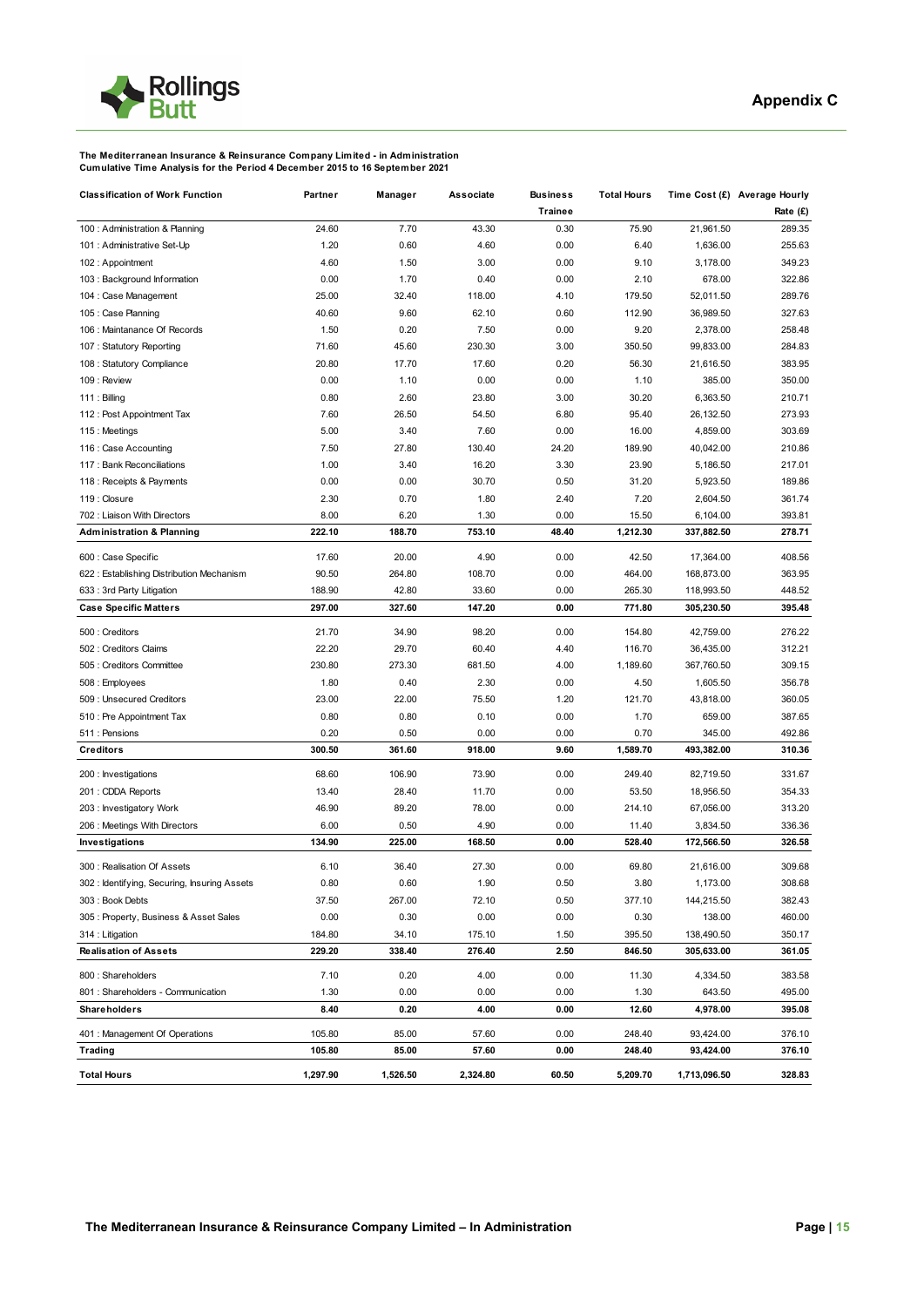

# **Additional Information in Relation to the Joint Administrators' Fees, Expenses & Disbursements**

# **1 Staff Allocation and the Use of Sub-Contractors**

- 1.1 The general approach to resourcing our assignments is to allocate staff with the skills and experience to meet the specific requirements of the case.
- 1.2 The constitution of the case team will usually consist of a Partner, a Director or Manager, and an Associate, with assistance provided by Business Trainees (where necessary). The exact constitution of the case team will depend on the anticipated size and complexity of the assignment and the experience requirements of the assignment.
- 1.3 We are not proposing to utilise the services of any sub-contractors in this case.

# **2 Charge Out Rates**

2.1 Rollings Butt LLP's charge-out rates for the Period. Please refer to previous progress reports for details of the charge out rates in those periods.

| Grade                    | Rate (£ per hour)<br>1 April 2020 - 31 March 2021 | Rate (£ per hour)<br>From 1 April 2021 |
|--------------------------|---------------------------------------------------|----------------------------------------|
| Partner                  | 575                                               | 595                                    |
| Director                 | 460                                               | 480                                    |
| Senior Manager           | 400                                               | 425                                    |
| Manager                  | 295-355                                           | 320-375                                |
| Associate (incl Cashier) | 175-260                                           | 205-280                                |
| <b>Business Trainee</b>  | 135-165                                           | 145-180                                |

Please note that the analysis of time in Appendix B and C includes the value of time incurred by staff graded as Director in the "Manager" column. This firm records its time in minimum units of 6 minutes.

# **3 Professional Advisers**

3.1 On this assignment we have used the professional advisers listed below. We have also indicated alongside, the basis of our fee arrangement with them, which is subject to review on a regular basis.

| <b>Name of Professional Adviser</b>                    | <b>Nature of Advice</b>                   | <b>Basis of Fee Arrangement</b> |
|--------------------------------------------------------|-------------------------------------------|---------------------------------|
| Cooley (UK) LLP                                        | Legal advisers                            | Hourly rate and disbursements   |
| Al Tamimi & Company Advocates and Legal<br>Consultants | Legal advisers (Bahrain)                  | Hourly rate and disbursements   |
| <b>I</b> Smith & Williamson LLP                        | Specialist tax advisers                   | Fixed fee                       |
| Charles Taylor Services Limited                        | Run-off agents                            | Fixed fee                       |
| Lambert Smith Hampton Group Limited                    | Asset Valuers                             | Percentage of realisations      |
| Ashfords LLP                                           | Legal advisers (specific<br>claim issues) | Hourly rate and disbursements   |
| McCarthy Denning Limited                               | Legal advisers                            | Hourly rate and disbursements   |
| <b>McNulty Re Group</b>                                | Debt collection agents                    | Percentage of realisations      |
| Barnett Waddingham LLP                                 | Actuarial advisors                        | Hourly rate and disbursements   |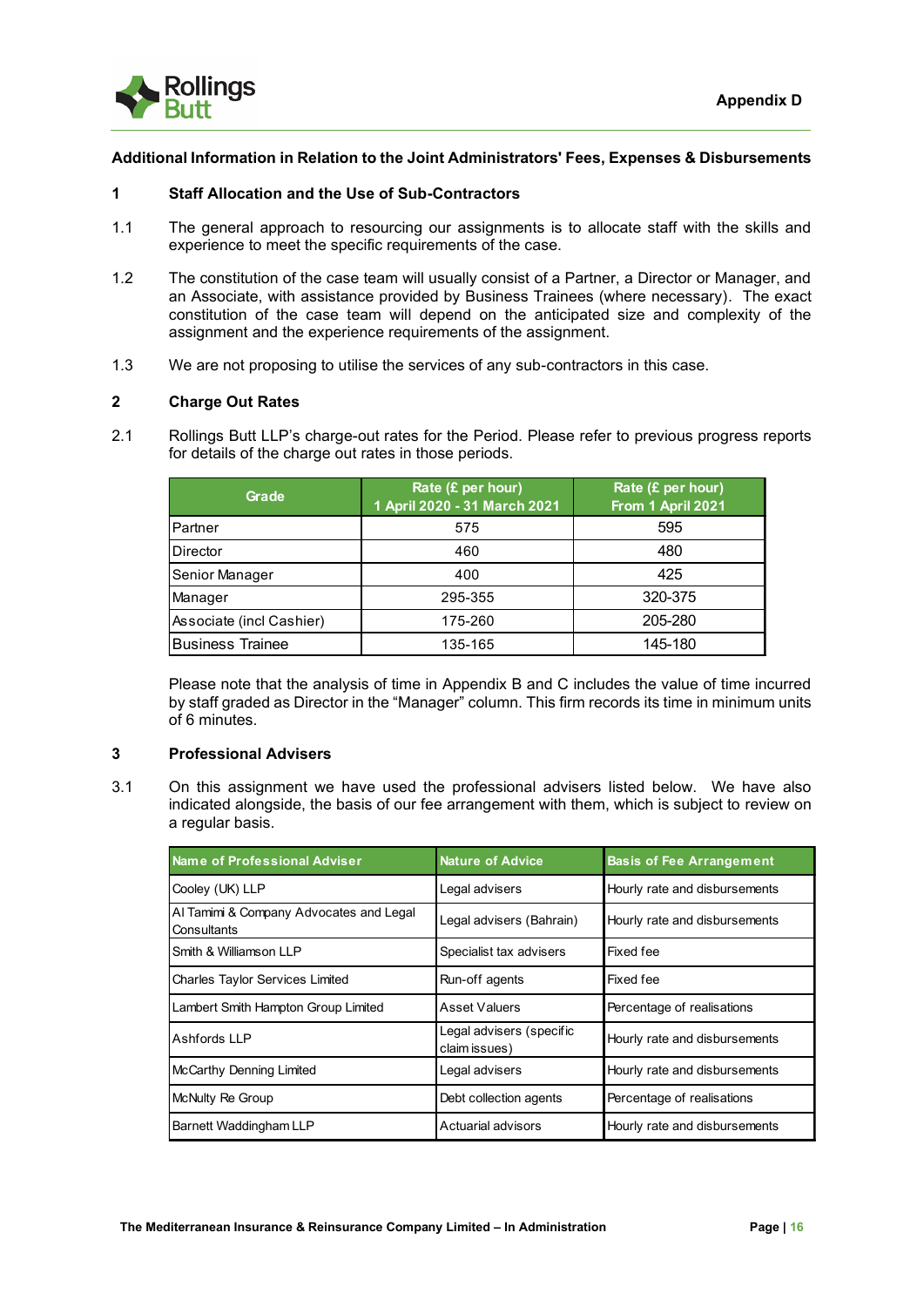

3.2 Our choice was based on our perception of their experience and ability to perform this type of work, the complexity and nature of the assignment and the basis of our fee arrangement with them.

# **4 Joint Administrators' Expenses & Disbursements**

4.1 The estimate of expenses (including disbursements) that were anticipated to be incurred at the outset of the Administration was provided to creditors in the Proposals and an updated schedule has been included in our subsequent Progress Reports.

*Current position of Joint Administrators' expenses*

4.2 An analysis of the expenses paid during the period of this report, together with those incurred but not yet paid at the date of this report is provided below:

| <b>Supplier/Service Provider</b>                       | <b>Services provided</b>                                             | Paid in prior<br>period (£) | <b>Paid in this</b><br>period (£) | <b>Incurred but</b><br>not yet paid to<br>16.09.21 (£) | Total (£)              |
|--------------------------------------------------------|----------------------------------------------------------------------|-----------------------------|-----------------------------------|--------------------------------------------------------|------------------------|
| Al Tamimi & Company Advocates<br>and Legal Consultants | Legal advice - assistance in<br>recovery of funds held in<br>Bahrain | 6,462.92                    | Nil                               | Nil                                                    | 6,462.92               |
| Charles Taylor Services Limited                        | <b>Administration Run-off services</b>                               | 563,528.88                  | Nil                               | Nil                                                    | 563,528.88             |
| McNulty Re Group                                       | Debt collection agent fees                                           | 22,663.45                   | Nil                               | Nil                                                    | 22,663.45              |
| Mail & Print                                           | External print & postage<br>provider                                 | 3,769.54                    | Nil                               | Nil                                                    | 3,769.54               |
| Cooley (UK) LLP                                        | Legal advice - litigation and<br>general administration matters      | 944,783.08                  | 580.80                            | 1,149.50                                               | 946,513.38             |
| Cooley (UK) LLP                                        | Damages Based Agreement<br>(DBA)                                     | 450,000.00                  | Nil                               | Nil                                                    | 450,000.00             |
| Legal disbursements                                    | Counsel fees and sundry costs                                        | 131,768.90                  | Nil                               | Nil                                                    | 131,768.90             |
| Smith & Williamson LLP                                 | Specialist tax advice                                                | 1,100.00                    | Nil                               | Nil                                                    | 1,100.00               |
| Lloyds Bank Plc                                        | Provision of information                                             | 1,000.00                    | Nil                               | Nil                                                    | 1,000.00               |
| Tremark                                                | Process Server fees                                                  | 170.00                      | Nil                               | Nil                                                    | 170.00                 |
| Ashfords LLP                                           | Legal advice                                                         | 5,850.00                    | Nil                               | Nil                                                    | 5,850.00               |
| McCarthy Denning Limited                               | Legal Advice                                                         | 100,410.00                  | Nil                               | 20,000.00                                              | 120,410.00             |
| Barnett Waddingham LLP                                 | Actuarial services                                                   | 10,634.50                   | Nil                               | Nil                                                    | 10,634.50              |
| <b>Courts Advertising Ltd</b>                          | Statutory advertising                                                | 14,048.20                   | Nil                               | Nil                                                    | 14,048.20              |
| Land Registry                                          | Land registry searches                                               | 7.00                        | Nil                               | Nil                                                    | 7.00                   |
| Barclays Bank Plc                                      | Fees for processing non-£GBP<br>currencies                           | 264.72                      | 48.49                             | Nil                                                    | 313.20                 |
| <b>HM Revenue &amp; Customs</b>                        | Irrecoverable VAT and charges                                        | 4,733.28                    | Nil                               | Nil                                                    | 4,733.28               |
| <b>HM Revenue &amp; Customs</b>                        | Corporation Tax                                                      | 338.36                      | Nil                               | Nil                                                    | 338.36                 |
| Lambert Languages Limited                              | Fees for translating documents                                       | 231.92                      | Nil                               | Nil                                                    | 231.92                 |
| Thomas Miller Professionals Ltd                        | After the event (ATE)<br>Insurance Premium                           | 112,000.00                  | Nil                               | Nil                                                    | 112,000.00             |
| Smart Search                                           | Company Searches of<br>sanctions list                                | 1,015.00                    | Nil                               | Nil                                                    | 1,015.00               |
| Lambert Smith Hampton                                  | Asset Valuation and auctioning                                       | 2,591.91                    | Nil                               | Nil                                                    | 2,591.91               |
|                                                        | <b>Total</b>                                                         | 2.377.371.66                | 629.29                            |                                                        | 21,149.50 2,399,150.44 |

*\*All figures shown exclusive of VAT*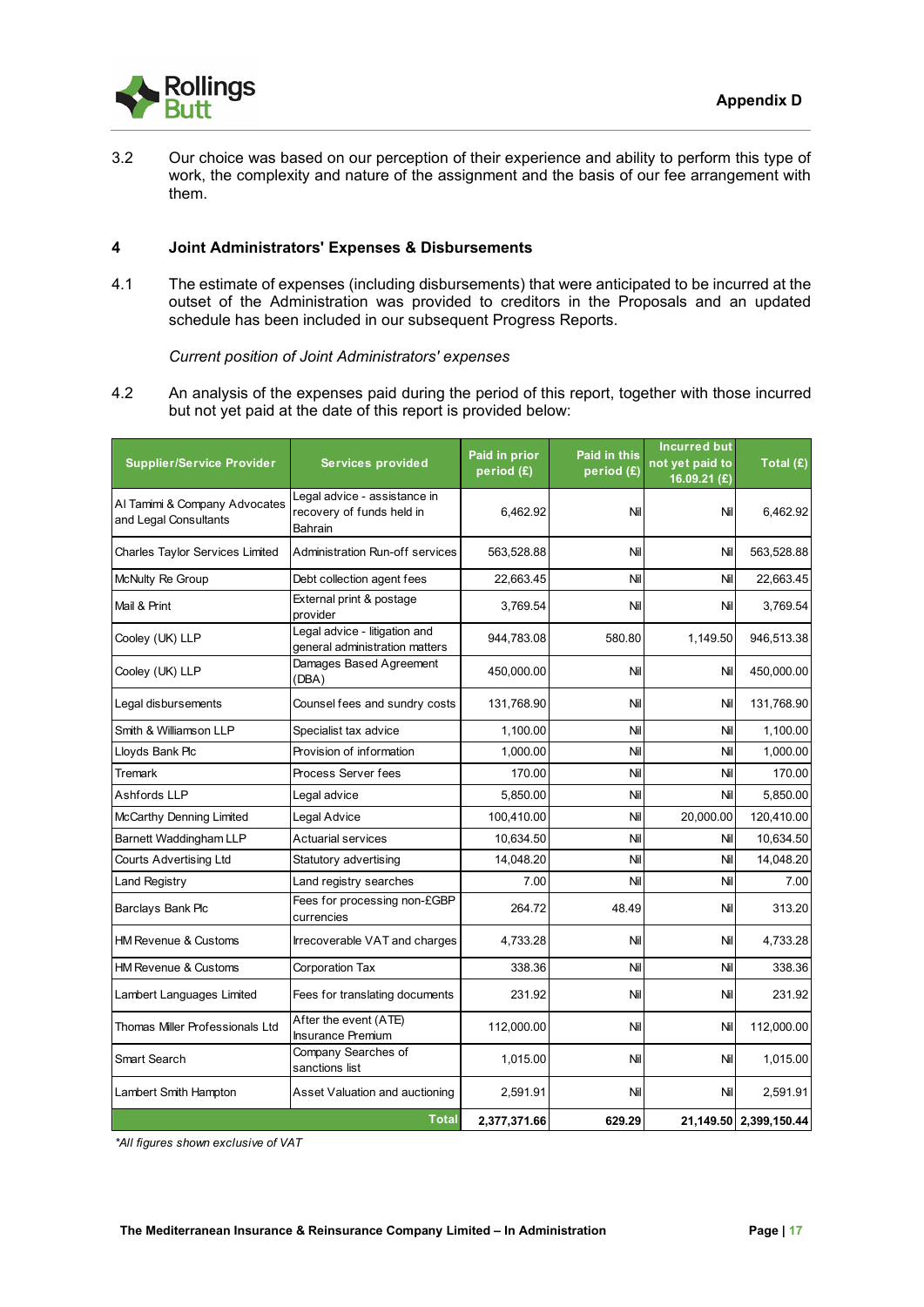

- 4.3 Category 1 disbursements do not require approval by creditors. The type of disbursements that may be charged as a Category 1 disbursement to a case generally comprise of external supplies of incidental services specifically identifiable to the case, such as postage, case advertising, invoiced travel and external printing, room hire and document storage. Also chargeable will be any properly reimbursed expenses incurred by personnel in connection with the case. In the interests of efficiency in the billing process, minimal value individual category 1 disbursements have not been billed as incurred. Consequently, no Category 1 disbursements have been charged in the Period.
- 4.4 Category 2 disbursements do require approval from creditors. These are costs which are directly referable to the appointment in question but are not payments which are made to an independent third party and may include shared or allocated costs that can be allocated to the appointment on a proper and reasonable basis such as internal room hire, document storage or business mileage. Details of Category 2 disbursements charged by this firm (where appropriate) were provided in the Proposals and the Committee passed a resolution at their meeting on 12 May 2016 authorising the Joint Administrators to draw Category 2 disbursements as and when funds are available, in accordance with Rollings Butt LLP's published tariff (as below):

| <b>Category 2 Disbursement Cost</b> |                    |
|-------------------------------------|--------------------|
| Photocopying                        | 15 pence per sheet |
| Travel (car)                        | 45 pence per mile  |

4.5 There have been no Category 2 disbursements charged in the Period and following changes arising from 1 April 2021, it is no longer our intention to recover Category 2 disbursements.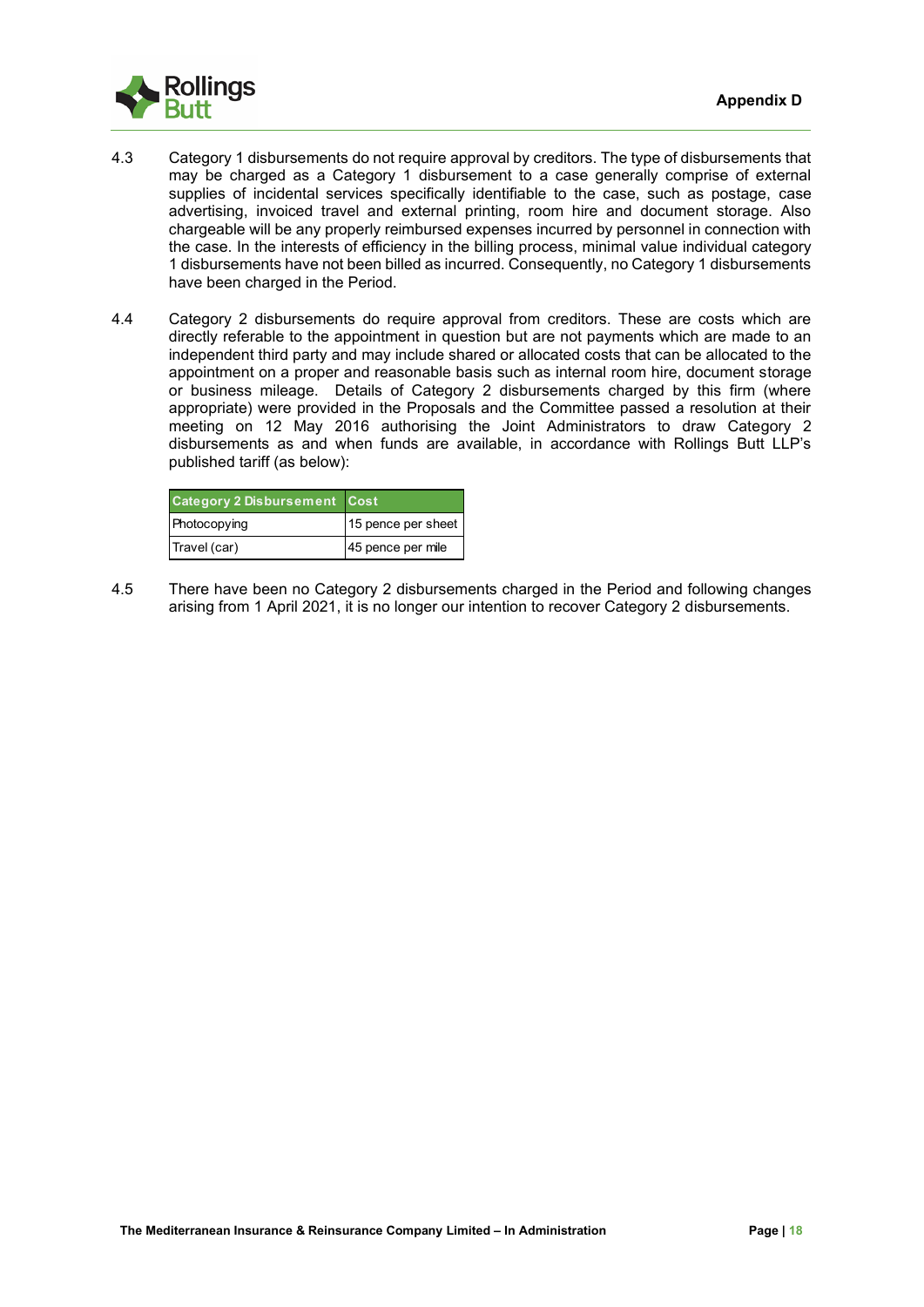

| <b>Analysis Code Description</b> |                             | <b>Narrative</b>                                                                                                                               |
|----------------------------------|-----------------------------|------------------------------------------------------------------------------------------------------------------------------------------------|
|                                  |                             |                                                                                                                                                |
| Administration and planning      |                             |                                                                                                                                                |
| 100                              | Administration & Planning   | Periodic review of anti money laundering and ethical consideration checklists.                                                                 |
|                                  |                             | Joint Administrators' statutory bond calculation and submission in accordance with Insolvency Practioners Regulation 2005.                     |
|                                  |                             | Recording and analysing time incurred by the Joint Administrators and their staff.                                                             |
|                                  |                             | Complying with internal case management procedures                                                                                             |
|                                  |                             | Filing and status checklists                                                                                                                   |
|                                  |                             | IPS administration and maintaining/completing IP records                                                                                       |
|                                  |                             | Preparation for internal and external meetings, including document production and review                                                       |
| 101                              | Administrative Set-up       | Initial set-up of IPS (internal case management system) records.                                                                               |
|                                  |                             | Setting up web portal to provide general creditor information                                                                                  |
| 102                              | Appointment                 | Initial notifications to the Registrar of Companies, Creditors, Shareholders, Directors, Court, PRA and FCA.                                   |
| 103                              | Background Information      | Gathering of initial information to enable statutory filing and reporting to be completed, including creditor details, management accounts for |
|                                  |                             | Statement of affairs, details of assets/cash at bank, information relating to insurance, debtor details.                                       |
|                                  |                             | Retrieval of accounts and filings from Companies House and 3rd party Credit Search engines.                                                    |
|                                  |                             | Identify location of company books and records; retrieval of electronic records and storage.                                                   |
| 104                              | Case Management             | Complying with internal case management procedures.                                                                                            |
|                                  |                             | Checklists and status updates.                                                                                                                 |
|                                  |                             | Review of case workstreams to ensure appropriate staff assigned to appropriate tasks.                                                          |
|                                  |                             | Review, analysis and management of incurred expert costs (eq legal costs, accountants etc)                                                     |
| 105                              | Case Planning               | Initial formulation and ongoing documentation of strategy to achieve administration purposes.                                                  |
|                                  |                             | Ongoing consultation with legal advisors to ensure process and strategy are appropriate.                                                       |
|                                  |                             | Reqular meetings with Administrators' staff to discuss status of case, future planning and strategy.                                           |
|                                  |                             | Planning of future tasks necessary to achieve administration purposes.                                                                         |
| 106                              | Maintenance of Records      | Periodic review of Joint Administrators' statutory bond.                                                                                       |
|                                  |                             | Maintaining and amending IPS (internal case management system) records.                                                                        |
| 107                              | <b>Statutory Reporting</b>  | Review of Statement of Affairs and filing with the Registrar of Companies.                                                                     |
|                                  |                             | Preparation of the Joint Administrators' proposals for achieving the statutory purpose of the administration                                   |
|                                  |                             | Report to creditors regarding the outcome of the initial creditors meeting.                                                                    |
|                                  |                             | Drafting and preparing stautory progress report to creditors, filing at the Registrar of Companies and Court.                                  |
| 108                              | <b>Statutory Compliance</b> | Advertisements in London Gazette and additional press as deemed necessary.                                                                     |
|                                  |                             | Ensuring extension documentation is compliant.                                                                                                 |
| 109                              | Review                      | Director and Partner Reviews of Files.                                                                                                         |
|                                  |                             | Analysis of Work in Progress.                                                                                                                  |
| 111                              | <b>Billing</b>              | Preparation of the Joint Administrators' fee estimates in accordance with the Insolvency (Amendment) Rules.                                    |
|                                  |                             | Preparation of the Joint Administrators' invoices and fee note packs in accordance with SIP9                                                   |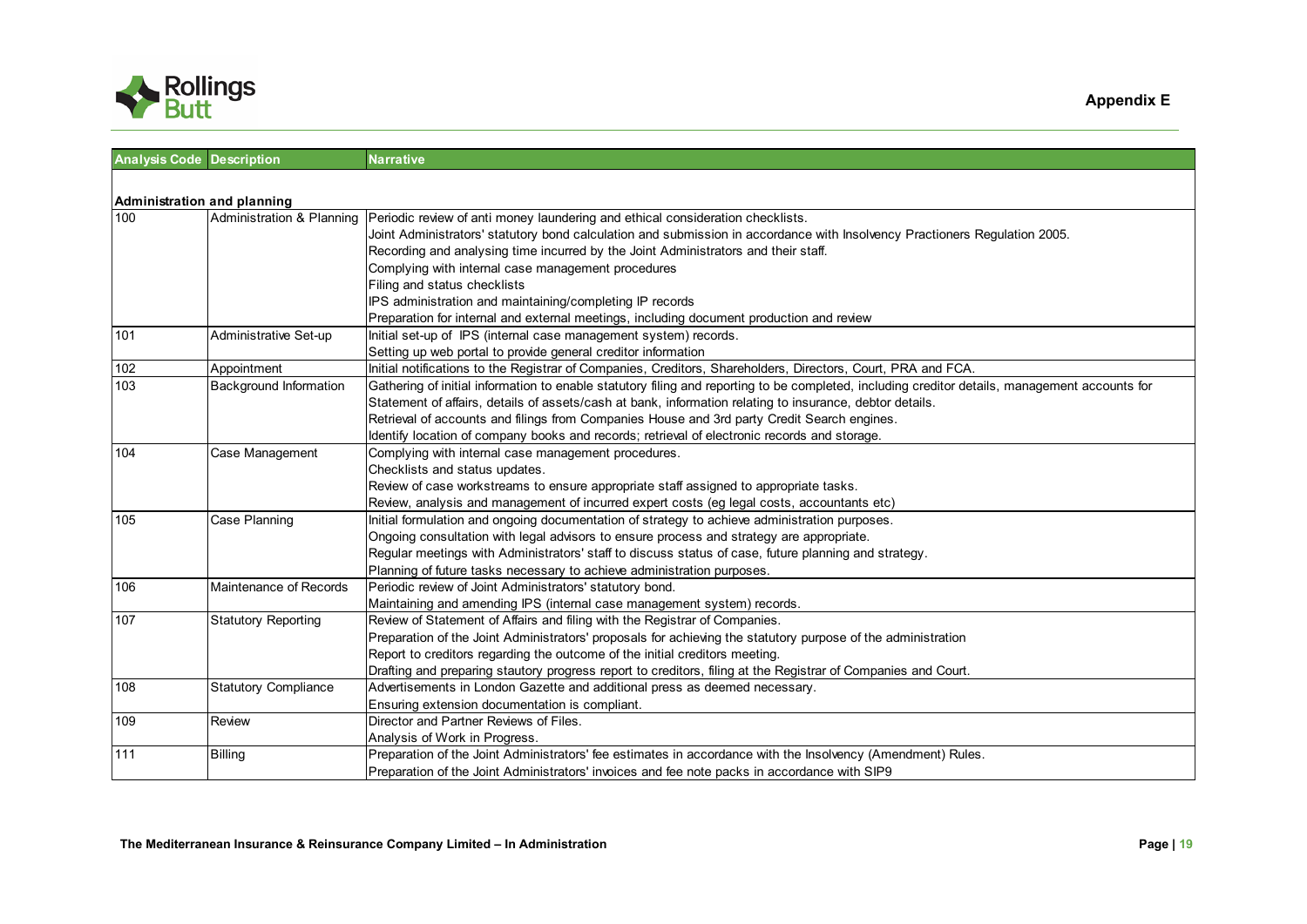

| <b>Analysis Code Description</b> |                                  | <b>Narrative</b>                                                                                                                           |
|----------------------------------|----------------------------------|--------------------------------------------------------------------------------------------------------------------------------------------|
|                                  |                                  |                                                                                                                                            |
| Administration and planning      |                                  |                                                                                                                                            |
| 112                              | Post Appointment Tax             | Initial information gathering relating to the Company's tax position.                                                                      |
|                                  |                                  | Initial notification and subsequent communications to/from HM Revenue & Customs                                                            |
|                                  |                                  | Submission of relevant returns and ensuring all post-appointment tax liabilities are accounted for.                                        |
| 115                              | Meetings                         | Preparation for internal and external meetings, including document production and review.                                                  |
| 116                              | Case Accounting                  | Insolvency accounting system administration.                                                                                               |
|                                  |                                  | Opening of case bank accounts.                                                                                                             |
|                                  |                                  | Initial set-up and ongoing administration of bank accounts including holding funds in specific currencies.                                 |
|                                  |                                  | Correspondence with banks in order to place funds into interest bearing accounts.                                                          |
|                                  |                                  | Processing and documenting of payments from, and to, estate account.                                                                       |
| $117$                            | <b>Bank Reconciliations</b>      | Reconciling IPS and bank accounts.                                                                                                         |
| 118                              | Receipts & Payments              | Preparing and processing Receipts and payments accounts for Creditors' Committee and statutory reporting purposes.                         |
| 702                              | Liaison With Directors           | Requesting, printing, reviewing information provided by Directors and 3rd parties.                                                         |
|                                  |                                  | Email/telephone correspondence with the Directors relating to the Company (non investigative work)                                         |
|                                  |                                  |                                                                                                                                            |
| <b>Case Specific</b>             |                                  |                                                                                                                                            |
| 600                              | Case Specific                    | Consultation and ongoing correspondence with regulatory bodies (PRA and FCA) to ensure Administration strategy is appropriate.             |
|                                  |                                  | Liaising with the PRA and FCA regarding distribution mechanism for retum to creditors.                                                     |
|                                  |                                  | Solvency II considerations and confirmation to PRA regarding considerations undertaken.                                                    |
|                                  |                                  | Liaison with PRA regarding any proposed outsourcing agreements.                                                                            |
|                                  |                                  | Legal advice to ensure compliance with all relevant regulation and legislation within statutory periods including adherence to PRA and FCA |
|                                  |                                  | regulation requirements                                                                                                                    |
| 622                              | <b>Establishing Distribution</b> | Liaison with legal advisers and Counsel to establish the most suitable distribution mechanism                                              |
|                                  | Mechanism                        | Attending Court hearings in respect of application for distribution mechanism                                                              |
|                                  |                                  | Preparation of documents and analysis of information in relation to hearings and applications                                              |
| 633                              | 3rd Party Litigation             | Liaising with legal advisers and Counsel in relation to claims on behalf of the Company and gathering relevant information                 |
|                                  |                                  | Attending Court hearings in respect of claims made                                                                                         |
|                                  |                                  | Preparation of documents and analysis of information in relation to Court hearings and applications                                        |
|                                  |                                  | Liaison with 3rd party funders in relation to claims and seeking funding                                                                   |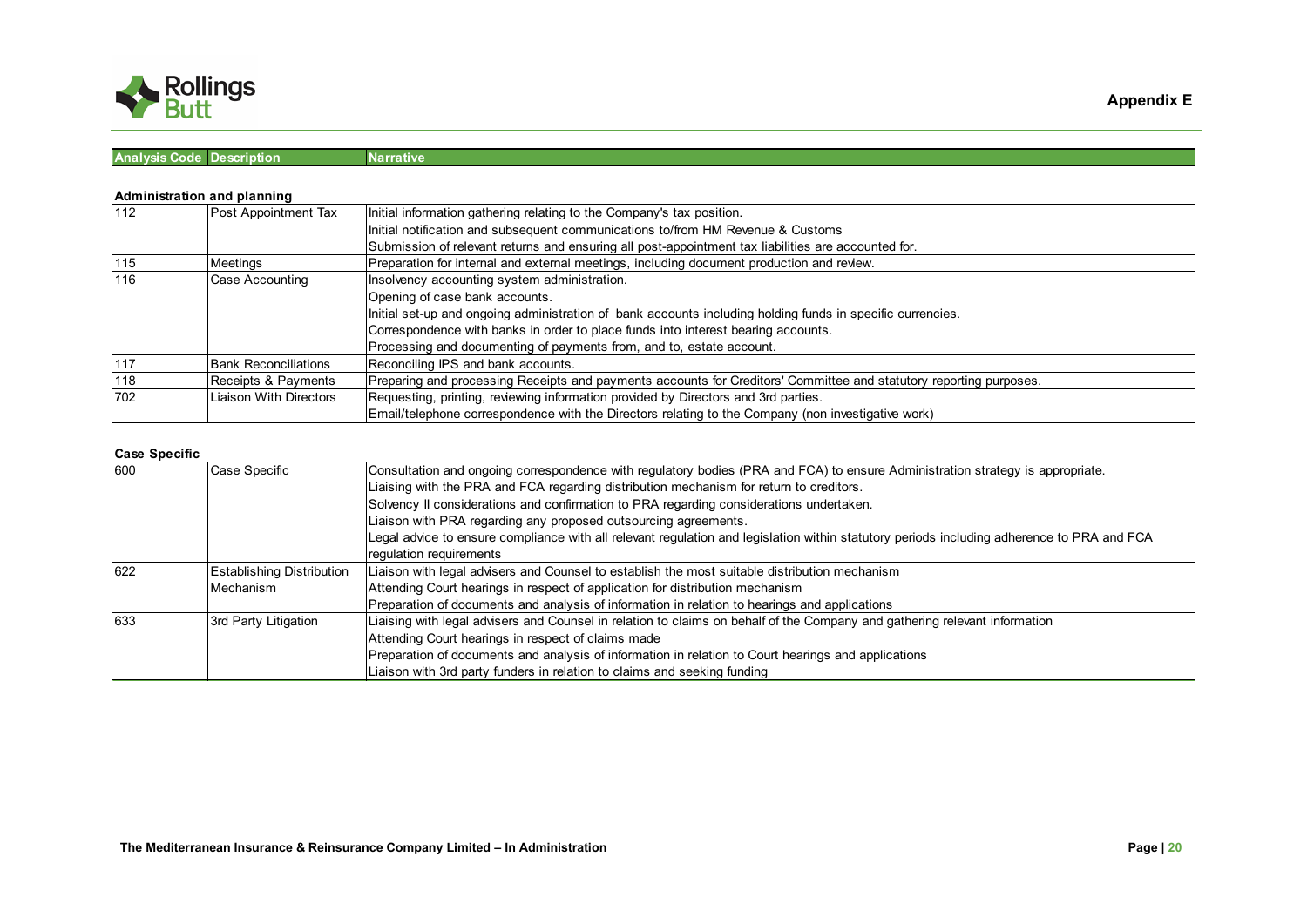

| <b>Analysis Code Description</b> |                            | <b>Narrative</b>                                                                                                                               |
|----------------------------------|----------------------------|------------------------------------------------------------------------------------------------------------------------------------------------|
|                                  |                            |                                                                                                                                                |
| <b>Creditors</b>                 |                            |                                                                                                                                                |
| 500                              | Creditors                  | Preparation of documents for initial creditors' meeting, agendas, attendance registers, voting forms.                                          |
|                                  |                            | Ongoing liaison with ad hoc queries from creditors by post, email, telephone.                                                                  |
| 502                              | <b>Creditors Claims</b>    | Review of creditor claims, logging onto IPS system.                                                                                            |
|                                  |                            | Adjudication of creditor claims.                                                                                                               |
| 505                              | <b>Creditors Committee</b> | Planning and preparation for Creditors' committee meetings.                                                                                    |
|                                  |                            | Attendance at Creditors' committee meetings and subsequent reporting.                                                                          |
|                                  |                            | Seeking approval of Creditors committe as appropriate (fee resolutions, legal proceedings, case strategy and statutory matters).               |
|                                  |                            | Completion of statutory filing for creditors committee.                                                                                        |
| 508                              | Employees                  | Checking status of former employees and dealing with any employee issues that may arise.                                                       |
| 509                              | <b>Unsecured Creditors</b> | Planning for the payment(s) of dividends to unsecured creditors                                                                                |
|                                  |                            | Processing dividend payments                                                                                                                   |
| 510                              | Pre Appointment Tax        | Review of pre appointment VAT and corporation tax.                                                                                             |
|                                  |                            |                                                                                                                                                |
| Investigations                   |                            |                                                                                                                                                |
| 200                              | Investigations             | Preparation and submission of letters and questionnaires to company directors.                                                                 |
|                                  |                            | Investigation into the pre Administration affairs of the company and where appropriate taking further action.                                  |
|                                  |                            | Review of books and records of the company to identify any matters that may require further investigation                                      |
|                                  |                            | Review and action on information provided by creditors (if any).                                                                               |
|                                  |                            | Instruct solicitors (if appropriate) to assist with further enquireis into the company's affairs and any subsequent action required.           |
|                                  |                            | Liaise with legal advisors and run-off agents on any matters that may require assistance during investigation                                  |
|                                  |                            | Assistance with the provision and analysis of information necessary in order to make applications to Court.                                    |
|                                  |                            | Attending Court hearings in relation to claims made on behalf of the Company.                                                                  |
|                                  |                            | Correspondence with the Company's bankers and auditors, and investigation into banking and audit records.                                      |
|                                  |                            | Correspondence with the Police in relation to claims and investigations made into the Company's affairs.                                       |
| 201                              | <b>CDDA Reports</b>        | Review of questionnaires completed by Directors, preparartion and submission of report in accordance with the Company Directors                |
|                                  |                            | Disqualification Act 1986 ("CDDA").                                                                                                            |
|                                  |                            | Correspondence, information provision and additional reporting to statutory bodies in relation to submission of returns under the CDDA.        |
| 203                              | <b>Investigatory Work</b>  | Correspondence with the Company's bankers and auditors, and investigation into banking and audit records.                                      |
|                                  |                            | Consideration of information received in the context of the Administration                                                                     |
| 206                              | Meetings with Directors    | Correspondence, meetings and updates with Non-Executive Directors                                                                              |
|                                  |                            |                                                                                                                                                |
| <b>Realisation of Assets</b>     |                            |                                                                                                                                                |
| 300                              | Realisation Of Assets      | Liaise with legal advisors in jurisdictions outside of the UK regarding UK Insolvency Recognition to transfer funds from foreign bank accounts |
|                                  |                            | Ongoing meetings, calls and emails with CTS re; collection debtors                                                                             |
|                                  |                            | Regular review of update of creditor/debtor position                                                                                           |
| 302                              | Identifying, Securing,     | Initial notification to insurers to provide open cover and ongoing review of Company assets and insurance provision.                           |
|                                  | <b>Insuring Assets</b>     |                                                                                                                                                |